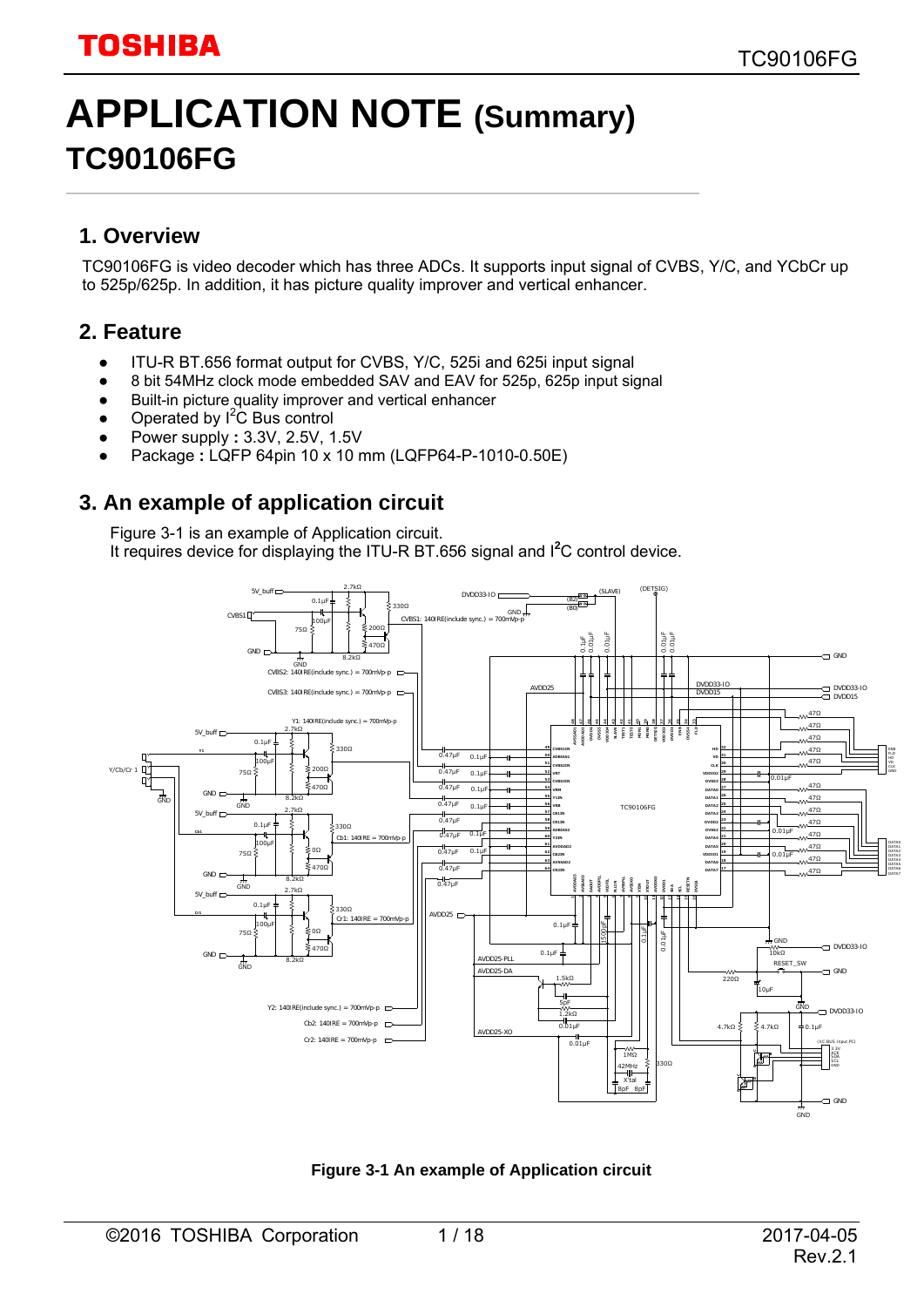### **4. Terminal Function**

(1) PLL Block for generating system clock

TC90106FG has a PLL circuit which generates system clock. In addition, system clock synchronizes with horizontal synchronization signal of input signal. Please refer to another document about an example of PLL circuit.

- ・Terminal 3**:** It outputs signal of an internal DAC. DAC output is HPLL phase comparator signal. It outputs 6.75MHz and inputs the emitter follower output signal to terminal 6 via 0.01μF after connecting R and C.
- ・Terminal 5**:** It is a terminal for VCO control. This is a terminal of control signal for oscillated internal VCO. It connects 1500pF between terminal and GND.
- ・Terminal 6**:** It inputs signal of HPLL. It inputs 6.75MHz output signal from terminal 3. It is connected internal phase comparator. It makes the phase comparison with the divided signal from VCO output signal to 6.75MHz rate, and it controls VCO.
- (2) The block for the crystal oscillator
	- It uses the crystal oscillator of the 42MHz fundamental type. Please refer to the "<Supplementary explanation related to the peripheral circuit>".
- $(3)$   $1<sup>2</sup>C$  terminal
	- Terminal 13: It is input signal for SDA of I<sup>2</sup>C control.
	- Terminal 14: It is input signal for SCL of I<sup>2</sup>C control. Withstand voltage of terminal for SDA and SCL are 5V.
	- ・Terminal 43: It is for slave address setting.
	- When terminal voltage is 3.3V, slave address is B2. When terminal voltage is GND, it is B0.
- (4) Reset control
	- ・Terminal 15: It is for RESET control. It is usually 3.3V(High). Please set to GND (LOW) level when It makes a reset.

Period of the reset(Low), the video output are set to high impedance.

- (5) Digital output
	- ・Terminal 17 (MSB), 18, 20, 21, 24, 25, 26, 27 (LSB): They are for output video signal. They connect to the next stage via a damping resistor.
	- ・Terminal 30: It is for digital clock output. It outputs 27MHz at ITU-R BT.656 mode. In addition, it outputs 54MHz when input signal is component input (525p/625p) mode. It connects to the next stage via a damping resistor. Clock Polarity is set by the INVCK of Sub address 29h.
- (6) Synchronous signal output. It outputs ITU-R BT.656 signal and synchronous signal.
	- ・Terminal 31: It outputs Vertical synchronous signal. It connects to the next stage via a damping resistor. Signal phase is set by HV601 of Sub address 25h and polarity is set by PVPOLE of sub address 29h.

 ・Terminal 32: It outputs Horizontal synchronous signal. It connects to the next stage via a damping resistor. Polarity is set by PHPOLE of Sub address 29h.

- (7) Other signal output
	- ・Terminal 33: It outputs Field signal. It connects to the next stage via a damping resistor. Polarity is set by PFPOLE of Sub address 29h.
	- ・Terminal 35: It outputs Enable signal. It connects to the next stage via a damping resistor.
	- ・Terminal 38: It outputs detection signal of presence for the signal condition or non-signal condition. It can set ON / OFF function of operating independently from the  $I^2C$  read. Setting of detection sensitivity is set by Sub address 26h at NOSIG\_MODE[1:0], NOSIG\_O,NOSIG\_VE[1:0], NOSIG\_VS[1:0].

ON / OFF function of the terminal 38 is set by the Sub address 00h NOSIG\_EN. Setting of the detection sensitivity is only valid in the terminal 38.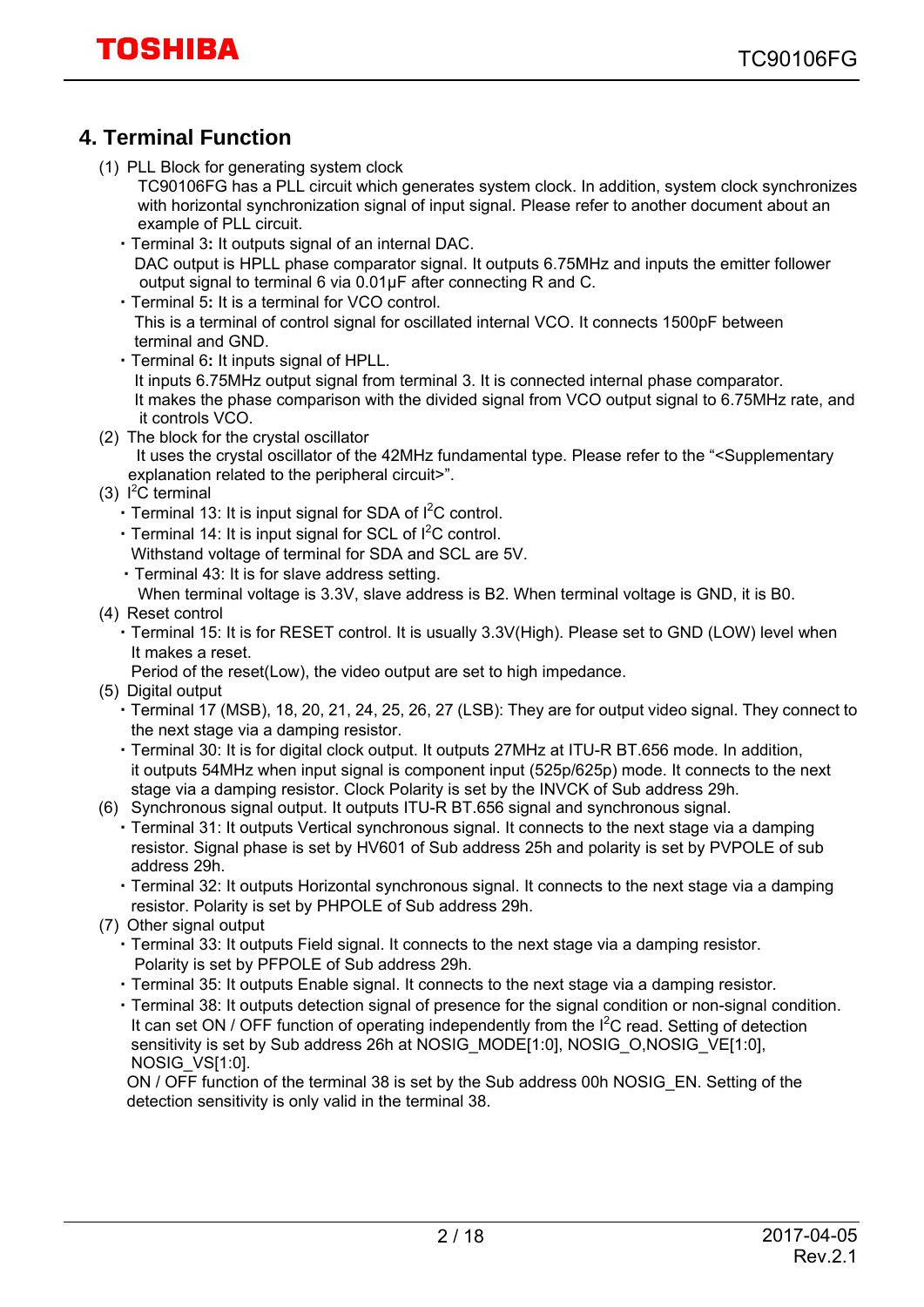(8) Input signal

 Selection of the input signal format is set by INSEL[1:0] of Sub address 01h. Selection of CVBS input terminal is set by YSWSEL[1:0] of Sub address 02h. Selection of YCbCr1 and YCbCr2 input or Y/C1 and Y/C2 input are set by YCBCR\_SEL [1:0] of Sub address 03h.

 Selection of 525i/625i or 525p/625p in YCbCr input is set by PROGSEL of Sub address 02h. (525i and 625i, or 525p and 625p are automatic detection )

In addition, it has a detection circuit of 525p/625p independently at NOSIGD2 of Read register.

Terminal 49, 51, 53**:** Input terminal of CVBS signal.

 Input CVBS signal amplitude adjust 0.7Vpp between sync bottom and white 100%, and it inputs each terminals through 0.47μF capacitor.

The color decoder system corresponds to the world wide system.

It has a manual setting and automatic detection mode.(Sub address:02h)

Pedestal offset level of output can select at NTSCJM of Sub address 03h.

|  | Color system detection method has four type. It can select detection mode at FSCAUTO of Sub address 02h. |
|--|----------------------------------------------------------------------------------------------------------|
|--|----------------------------------------------------------------------------------------------------------|

| Register(01h)<br><b>FSCAUTO</b> | Mode          | fsc detection                                     | Detail                                                                                                          |
|---------------------------------|---------------|---------------------------------------------------|-----------------------------------------------------------------------------------------------------------------|
| 00                              | Manual        |                                                   | Color system is set by manual control at register: TVM0-TVM3<br>$(TVM0 - TVM3 = Bank 00h Sub address:01h)$      |
| 01                              | Europe        | 4.4336MHz<br>3.57954MHz                           | Priority of detection : 4.43MHz PAL $\rightarrow$ NTSC $\rightarrow$ SECAM<br>(It cannot detect PAL of 3.58MHz) |
| 10                              | South America | 3.57954MHz<br>3.5756MHz<br>3.5820MHz              | Priority of detection : $3.58$ MHz PAL $\rightarrow$ 3.58MHz NTSC<br>(It cannot detect fsc of 4.43MHz)          |
| 11                              | Full multi    | 4.4336MHz<br>3.57954MHz<br>3.5756MHz<br>3.5820MHz | Priority of detection : $PAL \rightarrow NTSC \rightarrow SECAM$                                                |

There is no priority for vertical frequency (50/60Hz).

VD output is controlled by register VDSEL (Sub address 1Eh).

00 : It synchronizes with input signal continuously.

- 01 : When it detects no signal input, to use the most recent detection result.
- 1\*: VD frequency is set by the value of register TVM[2], when FSCAUTO is [00].
- ・Terminal 55**:** It is a Y signal input terminal for YCbCr1 or Y/C1.

 The Y signal amplitude adjust 0.7Vpp between sync bottom and white 100%, and it inputs the terminal through 0.47μF capacitor.

- ・Terminal 57**:** It is a Cb1 input terminal for YCbCr1 or C input terminal for Y/C1. The Cb1 signal at 100% color is adjusted to 0.7Vpp, and it inputs the terminal through 0.47μF capacitor.
- ・Terminal 58**:** It is a Cr1 input terminal for YCbCr1 or C input terminal for Y/C1. The Cr1 signal at 100% color is adjusted to 0.7Vpp, and it inputs the terminal through 0.47μF capacitor.
- ・Terminal 60:It is a Y signal input terminal for YCbCr2 or Y/C2. The Y signal amplitude adjust 0.7Vpp between sync bottom and white 100%, and it inputs the terminal through 0.47μF capacitor.
- ・Terminal 62**:** It is a Cb2 input terminal for YCbCr2 or C input terminal for Y/C2. The Cb2 signal at 100% color adjust 0.7Vpp, and it inputs the terminal through 0.47μF capacitor.
- ・Terminal 64**:** It is a Cr2 input terminal for YCbCr2 or C input terminal for Y/C2. The Cr2 signal at 100% color adjust to 0.7Vpp, and it inputs the terminal through 0.47μF capacitor.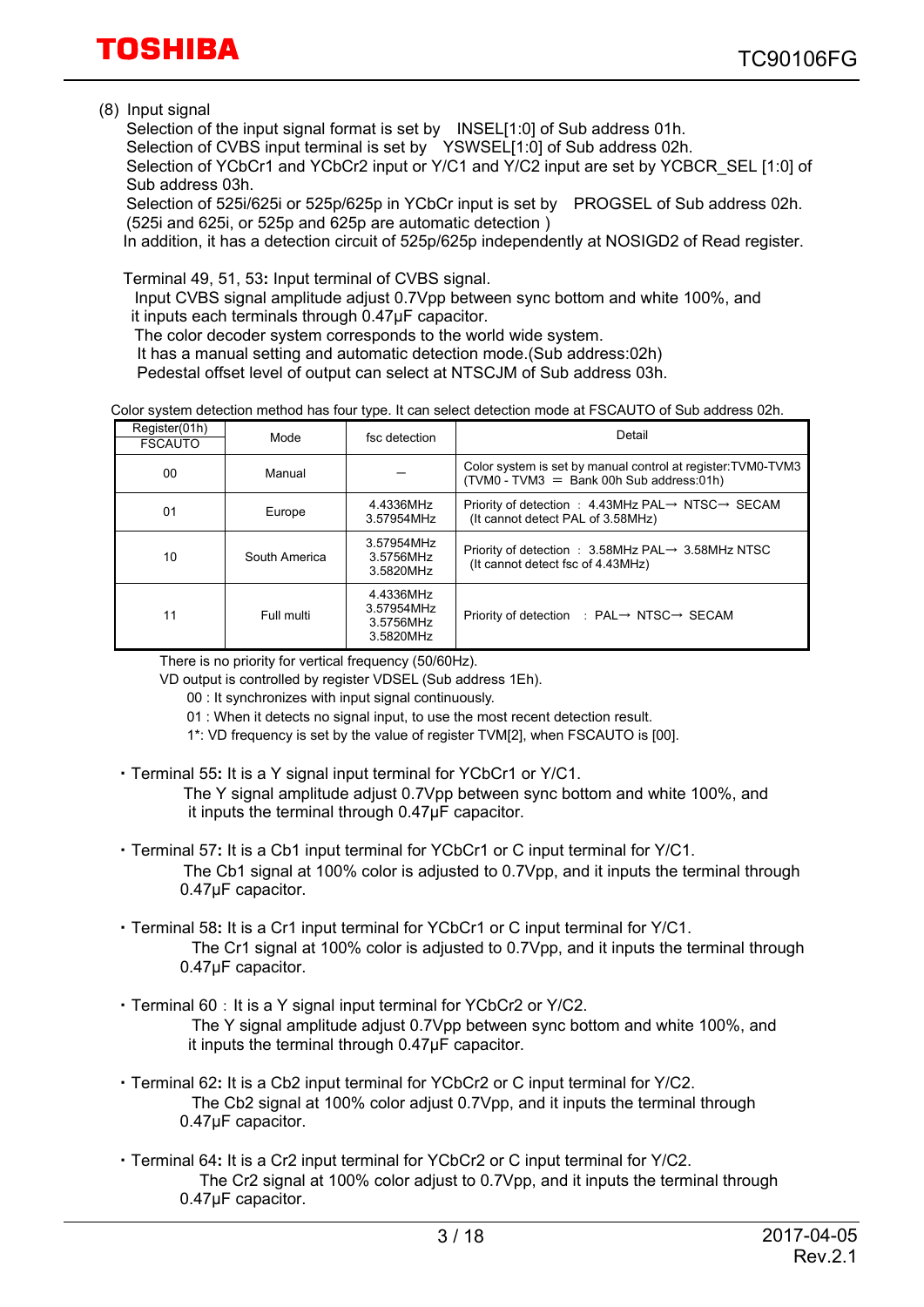<Supplementary explanation related to the peripheral circuit>

Oscillation block by the crystal oscillator

It shows an example of the fundamental oscillation circuit.

Please select a constant of parts from evaluating the oscillation characteristics in the board.

Please choose the crystal oscillator of the fundamental frequency 42MHz, and small frequency deviation. The frequency deviation influences the pull-in range of fsc.

When deviation is + 50ppm, the center of the pull-in range of fsc is shifted to the + 179Hz at NTSC and 222Hz at PAL. e.g. 179Hz (50ppm of 3.579545MHz) at NTSC and 222Hz at PAL.

When pull-in range is -500Hz to +500Hz, the frequency range shifts to (-500+179)=-321Hz to (+500+179)=+679Hz at NTSC.

The pull-in range of fsc is possible to change by 16h\_D6,

- ・Normal Mode 16h\_D6=0 fsc±500Hz
- ・Wide Mode 16h\_D6=1 fsc±800Hz



Peripheral circuit of PLL block

In this part, it gets the VCO output which is locked to the input horizontal synchronization signal by the PLL circuit.

The following circuit is an example circuit.

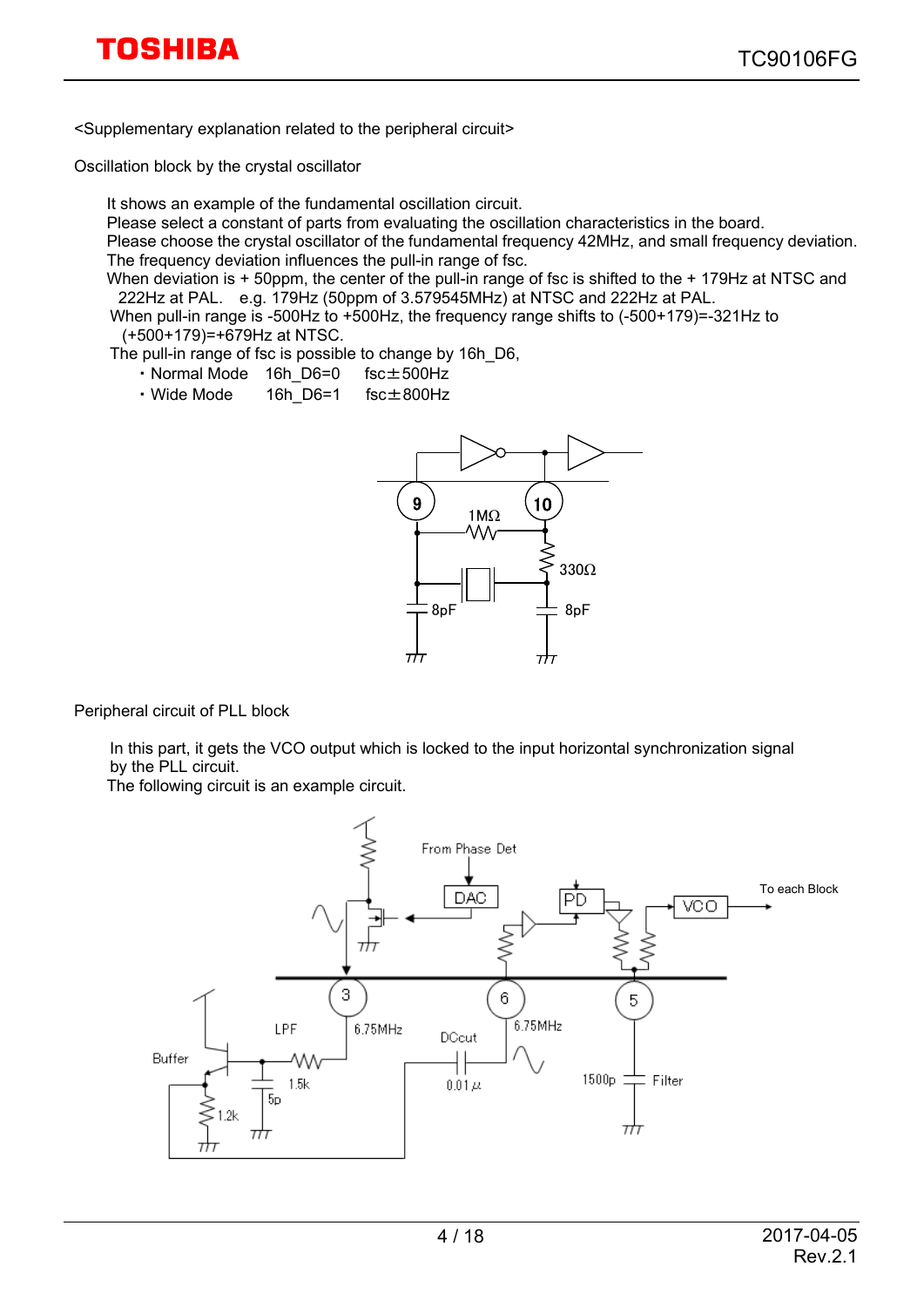### **5. Picture quality adjustment**

- **5.1.** Y signal processing
- 5.1.1. Vertical enhancer

 This function is detection of the non-correlation component in the vertical direction. It is possible to set the vertical direction coring, gain and nonlinear-characteristics Related registers, Sub address 04h:GVENH[2:0], VEN[1:0] Sub address 03h: VEC[1:0]

5.1.2. LTI (Y edge correction)

 The inclination correction of the horizontal edge of Y signal. Related registers, Sub address 07h:FLTI Sub address 06h:GLTI[1:0], LTILIM[1:0]

5.1.3. Sharpness f0 is selectable from 4.2MHz or 3.3MHz. It is independent of LTI. Related registers, Sub address 05h:FENH, GHENH[4:0]

5.1.4. Noise canceller

f0 is common setting to sharpness.

Related registers, Sub address 05h:FENH, NCLIM[1:0] Sub address 04h:GNC[1:0]

5.1.5. Contrast control

Control range is 0.5 times to 2.4 times. Related registers, Sub address 08h:YCONT[7:0] Note. Output might be saturated when the input is large.

5.1.6. Brightness control

 Adjustment for setup level in the effective picture period. Related registers, Sub address 09h:YBRIT[7:0]

#### 5.1.7. Mute control

This is mute function.

 Y output is fixed to the pedestal level, and Cb/Cr output is fixed to the center level. Related register, Sub address 0Dh:MUTE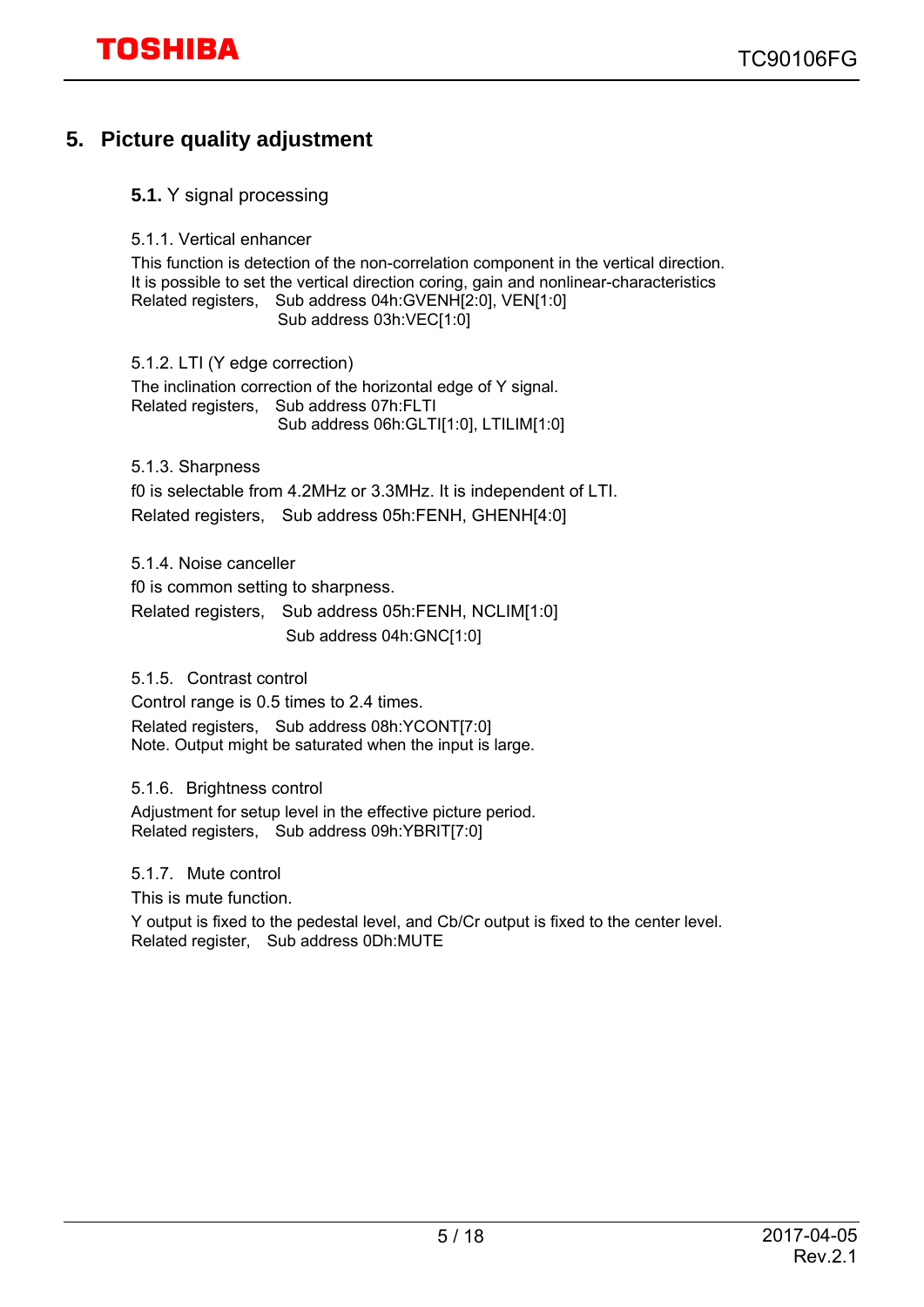### **5.2. Chroma signal processing**

#### 5.2.1. ACC (Auto Color Control)

 It is available for CVBS and Y/C input. Reference level is set by ACC register. Related registers, Sub address 0Eh:ACC[3:0]

5.2.2. Killer control

It is available for CVBS input and Y/C input. Sensitivity is set by CKILL register. When it detects no color, CVBS signal is outputted to Y output. Related registers, Sub address 0Eh:CKILL[2:0], 3LOFF

#### 5.2.3. HUE control

It is available for CVBS input and Y/C input of NTSC signal. It can control Demodulation phase adjustment and demodulation angle adjustment. Related registers, Sub address 0Ch:HUE[6:0], 0Dh:HUE BIAS[5:0]

#### 5.2.4. Sub color gain control

 It can control Cb/Cr gain independently at an effective picture period. Gain control range : 0.5 times to 1.4 times Related registers, Sub address 0Ah:RGAIN[3:0], BGAIN[3:0]

#### 5.2.5. Cb/Cr Offset adjustment

 It can control Cb/Cr offset independently at an effective picture period. Offset control range is -8LSB to +7LSB. Related registers, Sub address 0Bh:ROFS[3:0], BOFS[3:0]

#### 5.2.6. CTI (Color edge correction)

The inclination correction of the horizontal edge for Cb and Cr signal. Related registers, Sub address 07h:FCTI, CTILIM[1:0], GCTI[1:0]

5.2.7. Filtering of Cb / Cr output stage

 It can control a band-limited to the Cb / Cr signal output. Related registers, Sub address 14h:FILON[1:0]

5.2.8. Muting of Cb / Cr

It can set mute control only color signal output. Related registers, Sub address 0Dh:C MUTE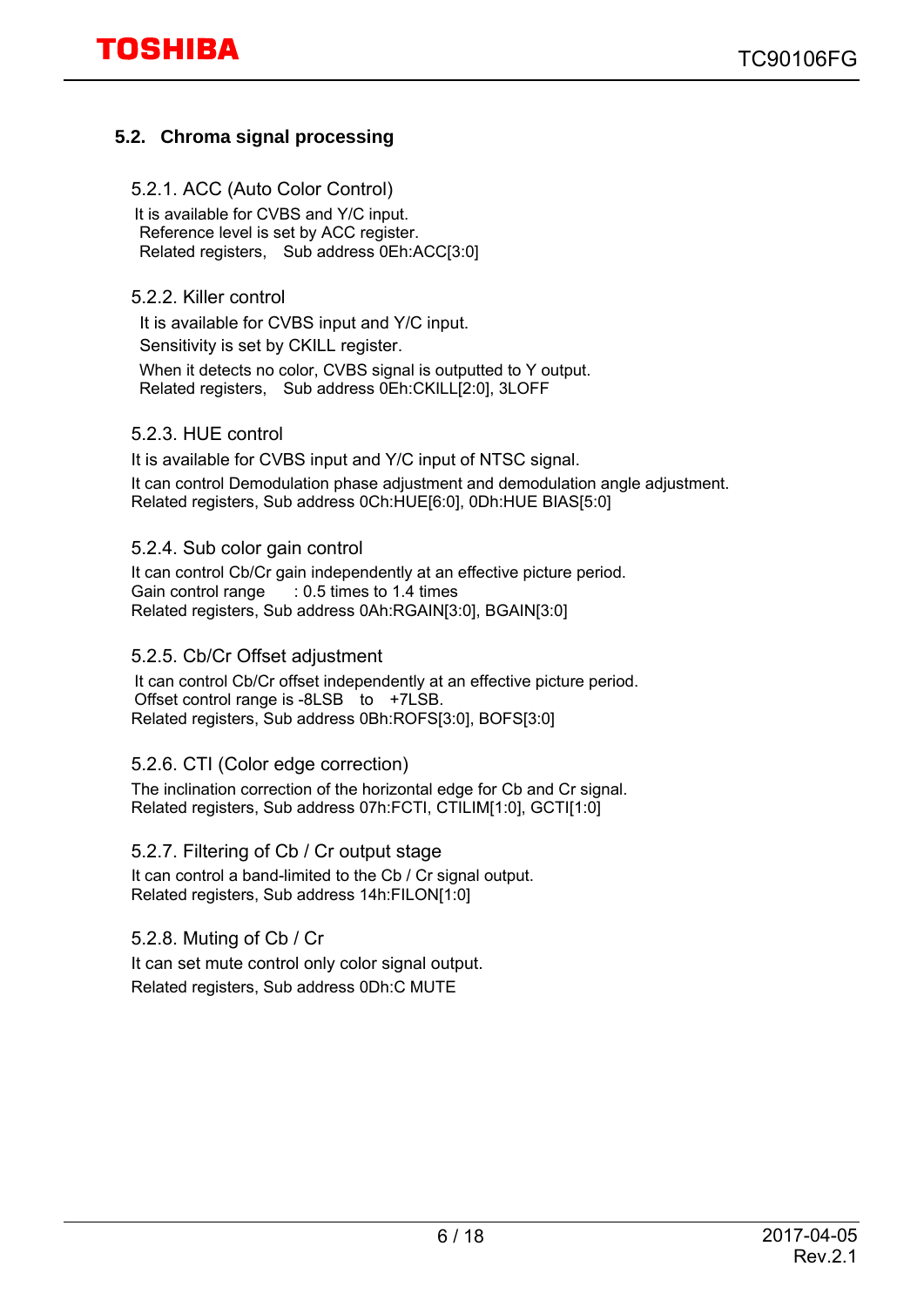### **6. Other features**

**6.1.** Blue back control

 It automatically outputs the blue picture by detecting the non-signal. Picture color is set at Sub address 33h, 34h and 35h. Detection sensitivity is set by following register. Related registers, Sub address 32h: BBACK\_MODE[1:0], BBACKVE[1:0], BBACKVS[1:0], BBACK\_AUTO, BBACK

| Sub address | 33h: BBACKY[7:0]  |
|-------------|-------------------|
| Sub address | 34h: BBACKCB[7:0] |
| Sub address | 33h: BBACKCR[7:0] |

**6.2.** Power-down and power-saving of ADC

 It has one 10bit ADC for CVBS/Y signal and two 8bit ADCs for color signal. These ADC's operation status can be controlled by register. Related registers, Sub address 38h: ADPWD10, ADPW8, ADPWS10, ADPWS8

#### **6.3.** NTSC-M mode

 Input signal for NTSC is designed as NTSC-J. It has exclusive register for NTSC-M. It can control pedestal level and gain for Y signal of NTSC-M. Related registers, Sub address 03h: NTSCJM Sub address 3Eh: BKOFST[7:0] Sub address 3Fh: BKLVL[7:0]

**6.4.** Read register

It can read detected results for input signal format.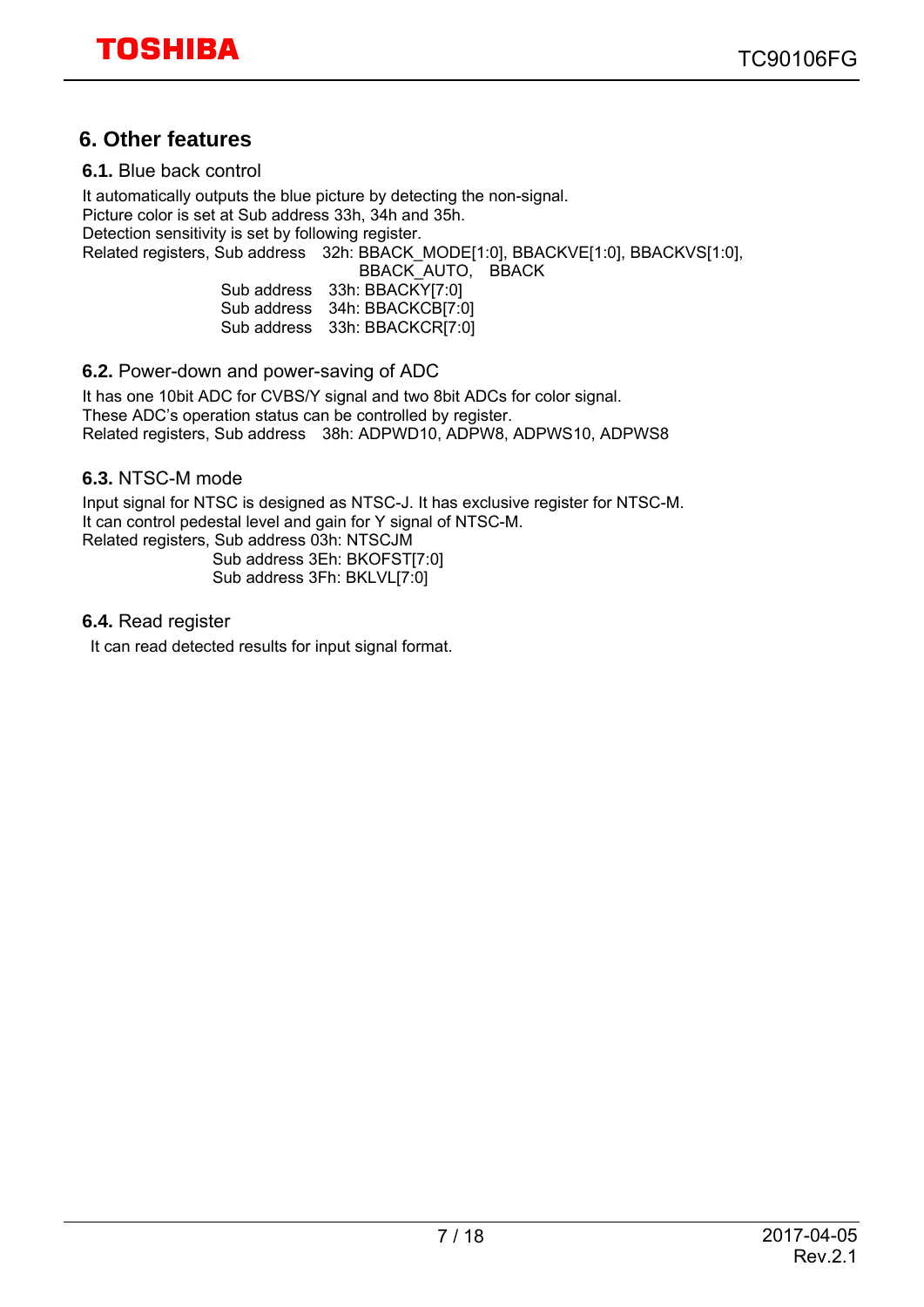### **7. I<sup>2</sup> C BUS setting**

#### $(1)$  I<sup>2</sup>C Bus control

The TC90106FG can be controlled by the  $I^2C$  bus. And supported up to 400kbit/s. Slave address can be selected at terminal 43. (Low : B0h / High : B2h)

It shows the basic of the bus control in Figure 7-1. Basic transfer is order is : slave address - sub-address - data.



Figure 7-1 Bus control timing (Basic mode)

It shows the write mode and auto-increment mode is shown in Figure 7-2 and Figure 7-3.



Figure 7-2 Bus control timing (Write mode)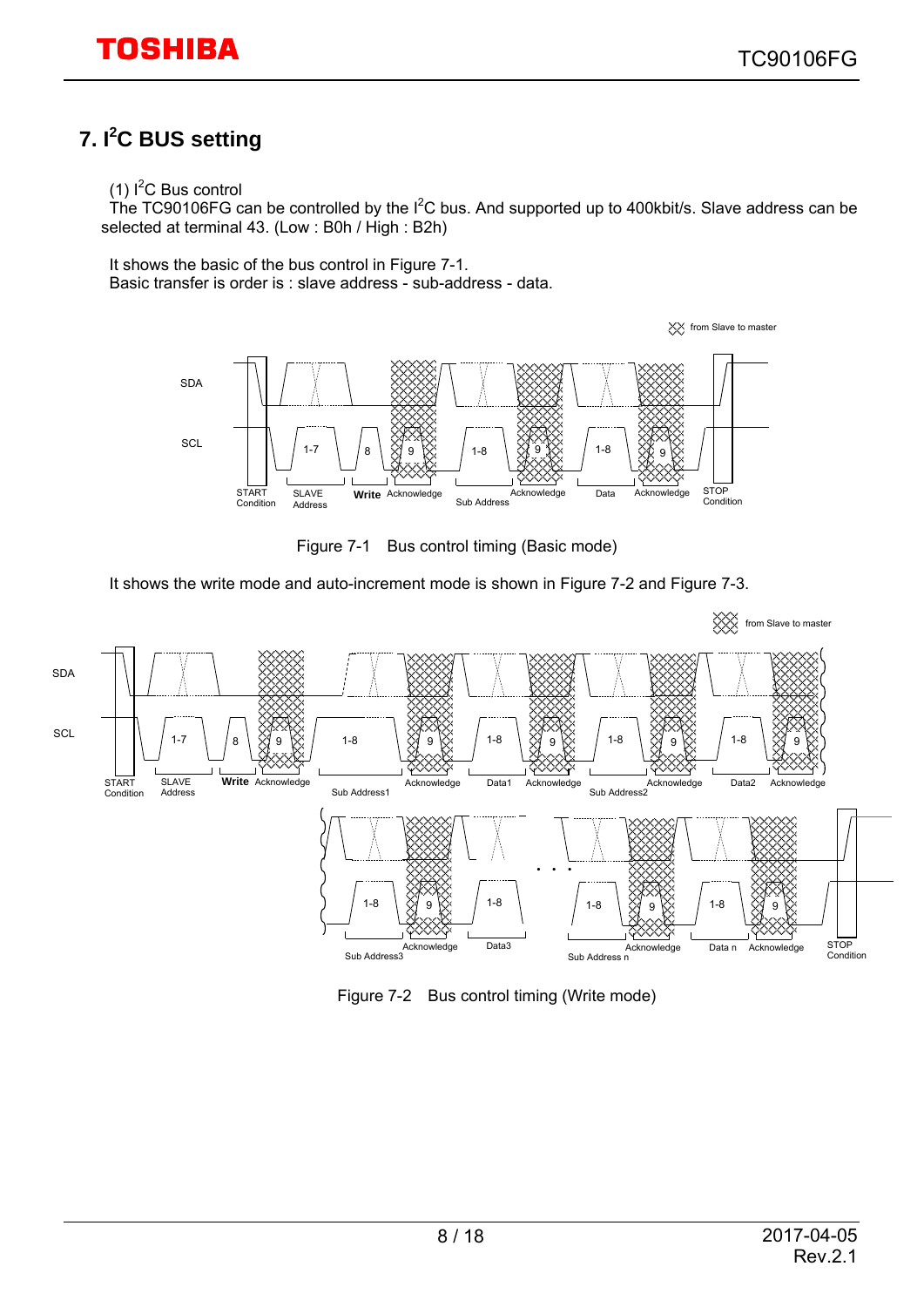

Figure 7-3 Bus control timing (auto increment mode)

It shows the reading format of the set value & status (50h to 54h) in Figure 7-4.



Figure 7-4 Bus control timing (Read mode)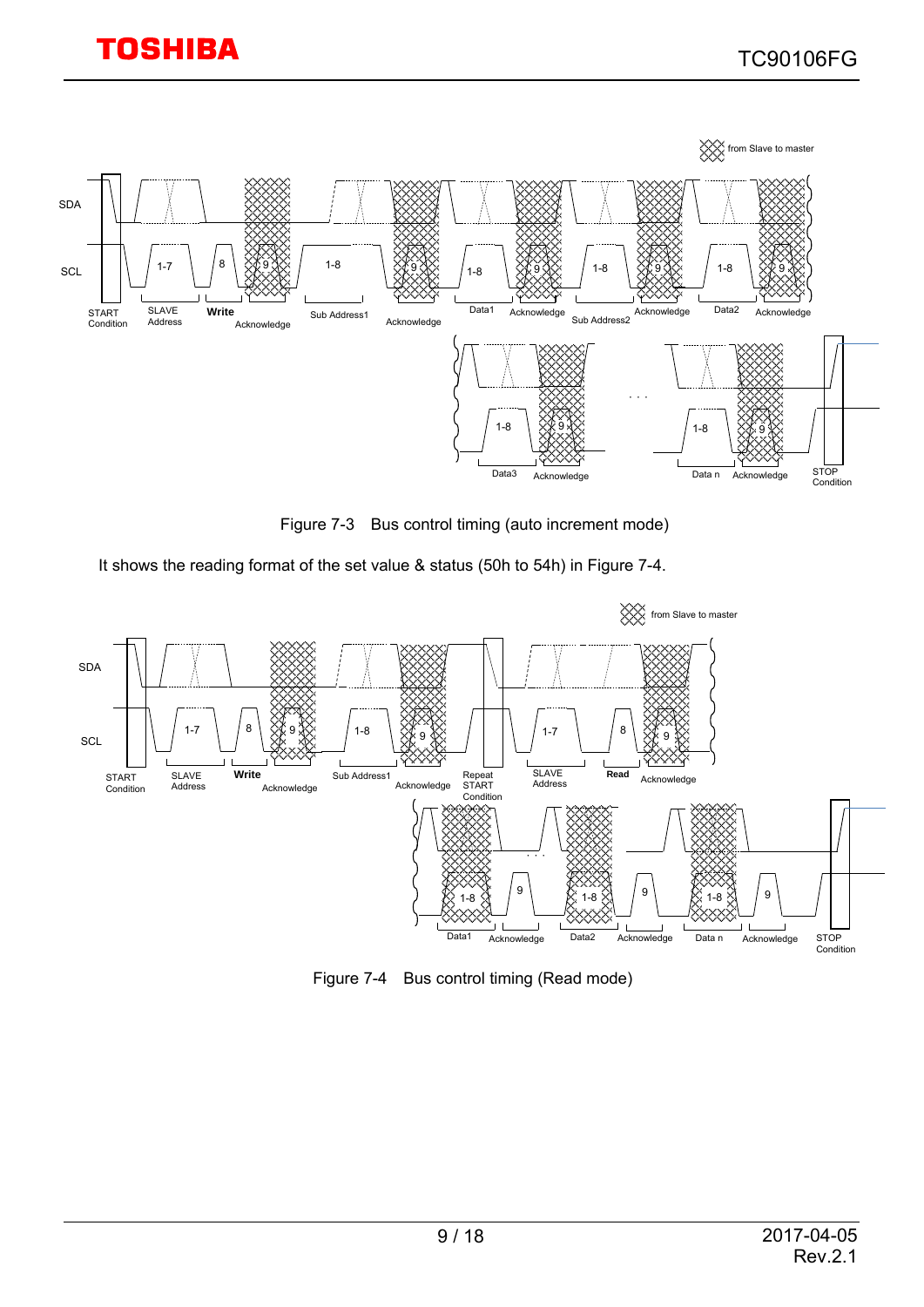#### (2) Points of view for register table

 Introduction for register table and the bus set value for operating the TC90106FG. Please refer to the example of setting, and try the settings for each register.

Setting example when CVBS1 input. Output is 27MHz.



| D4                                                | D3               | nα | DC |
|---------------------------------------------------|------------------|----|----|
|                                                   | VEC[1:0]         |    |    |
|                                                   | V enhance coring |    |    |
| 00: OFF<br>01: 0.8IRE<br>10: 1.6IRE<br>11: 2.3IRE |                  |    |    |
|                                                   |                  |    |    |

Set the default value

Figure 7-5 How to use the register table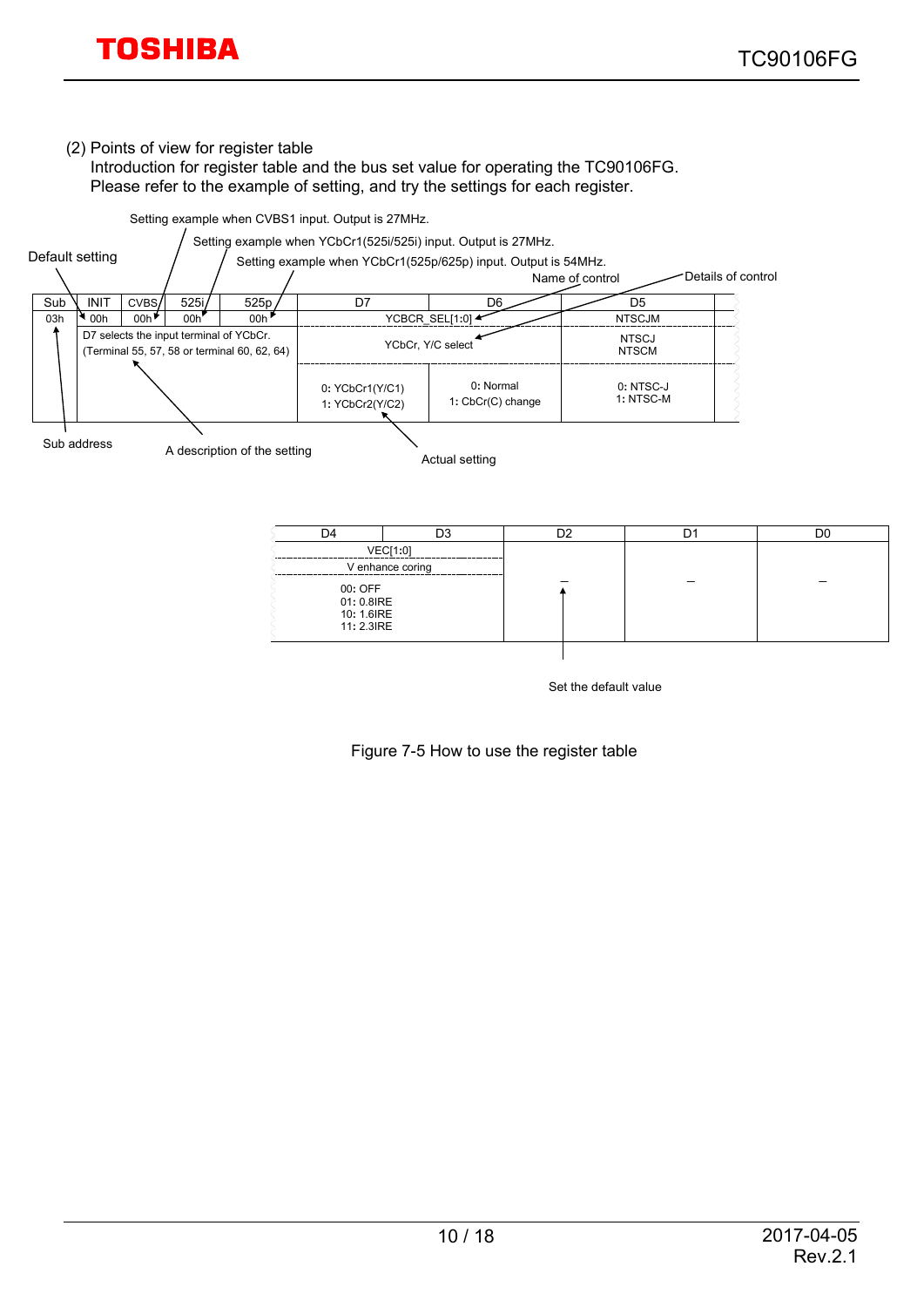#### (3) Register table

|     |                                                         |                                  |                                                      |                                  |                                         | (note) : Part of                                  | $\qquad \qquad -$         | set the initial value.                      |                                   |
|-----|---------------------------------------------------------|----------------------------------|------------------------------------------------------|----------------------------------|-----------------------------------------|---------------------------------------------------|---------------------------|---------------------------------------------|-----------------------------------|
| Sub | INIT CVBS 525i 525p                                     | D7                               | D <sub>6</sub>                                       | D <sub>5</sub>                   | D <sub>4</sub>                          | D <sub>3</sub>                                    | D <sub>2</sub>            | D <sub>1</sub>                              | D <sub>0</sub>                    |
|     | 00h<br>00h<br>24h<br>00h                                | <b>MCDCKOFF</b>                  | NOSIG EN                                             |                                  | OUTFIX[1:0]                             | <b>OPINSEL</b>                                    | <b>MUTE</b>               |                                             | Bank[1:0]                         |
|     | The D5 and D4 set to 00,                                | Clock stop                       | DETSIG High-Z                                        |                                  | <b>Output Fixing</b>                    | <b>DATA</b><br>MSB/LSB change                     | Video mute                |                                             | Bank select                       |
| 00h | IC becomes an output                                    |                                  |                                                      | 00: OUTPUT                       |                                         |                                                   |                           |                                             |                                   |
|     | state.D2 set to 0.                                      | 0: Active                        | $0:$ High-Z                                          | 01: High-Z                       |                                         | 0: Normal                                         | 0: Normal                 | 00: MCD (Multi Color Decoder)               |                                   |
|     | It is necessary to set Sub                              | 1: Stop                          | 1: OUTPUT                                            | 10: L Fix<br>11: H Fix           |                                         | 1: swap                                           | 1: Mute ON                | 01, 10, 11 : unusable                       |                                   |
|     | address:00h<br>83h<br>03h<br>83h<br>03h                 |                                  | <b>INSEL[1:0]</b>                                    | TVM3                             | TVM <sub>2</sub>                        | TVM1                                              | TVM <sub>0</sub>          |                                             | FSCAUTO[1:0]                      |
|     |                                                         |                                  | Input signal select                                  | <b>FV</b><br>fsc                 |                                         | PAL                                               | <b>SECAM</b>              |                                             | Video system detect mode select   |
|     | It sets input format at D7                              |                                  |                                                      |                                  |                                         |                                                   |                           |                                             | 00: Manual (00h-D5 · · D2 enable) |
| 01h | and D6.It selects CVBS or                               |                                  | 00: CVBS (CVBS signal)                               |                                  |                                         |                                                   |                           |                                             | 01: Europe (Auto except 358-PAL)  |
|     | Y/C or YCbCr.<br>D1 and D0 are for method               |                                  | 01: Y/C (Y/C signal)<br>10: YCbCr (Component signal) | 0:3.58MHz<br>1:4.43MHz           | 0:60Hz<br>1:50Hz                        | 0: Not PAL<br>1: PAL                              | 0: Not SECAM<br>1: SECAM  | 10: South America                           |                                   |
|     | of video system detection.                              |                                  | 11: unusable                                         |                                  |                                         |                                                   |                           | (Detect except 443)                         |                                   |
|     |                                                         |                                  |                                                      |                                  |                                         |                                                   |                           | 11: Full auto (All System)                  |                                   |
|     | 02h<br>02h<br>12h<br>02h                                |                                  | YSWSEL[1:0]                                          |                                  | PROGSEL[1:0]                            | <b>DCOMBOFF</b>                                   | 443NT                     |                                             | R656MODE                          |
|     | D7 and D6 is the selection                              |                                  | <b>CVBS</b> select                                   |                                  | D1(525i/625i), D2(525p/625p)<br>Setting | <b>YC</b> separation                              | 443NT separation          |                                             | <b>Rec656</b><br>Version select   |
| 02h | of the input terminal of                                |                                  | 00: CVBS1                                            |                                  |                                         |                                                   |                           |                                             |                                   |
|     | CVBS (terminal 49, 51 and                               |                                  | 01: CVBS2                                            |                                  | 00: D1                                  | 0: 3Line separation                               | 0:2H comb                 |                                             | $0:656-3$                         |
|     | 53). When input the D2 of                               |                                  | 10: CVBS3                                            |                                  | 01: D <sub>2</sub>                      | 1: BPF separation                                 | 1:4H comb                 |                                             | 1: 656-4 later                    |
|     | YCbCr, set the D4 to 1.                                 |                                  | 11: unusable                                         |                                  | 1 * : unusable                          |                                                   |                           |                                             |                                   |
|     | 00h<br>00h<br>00h<br>00h                                |                                  | YCBCR SEL[1:0]                                       | <b>NTSCJM</b>                    |                                         | <b>VEC[1:0]</b>                                   |                           |                                             |                                   |
|     |                                                         |                                  | Select the YCbCr or Y/C                              | <b>NTSCJ</b>                     |                                         | V Enhance coring                                  |                           |                                             |                                   |
|     | D7 is for selection of                                  |                                  |                                                      | <b>NTSCM</b>                     |                                         |                                                   |                           |                                             |                                   |
| 03h | YCbCr input terminal.<br>(terminal 55, 57, 58 or        |                                  | 0: Normal                                            | 0: NTSC-J                        |                                         | 00: OFF<br>01: 0.8IRE                             |                           |                                             |                                   |
|     | terminal 60, 62, 64)                                    | 0: YCbCr(Y/C)1<br>1: YCbCr(Y/C)2 | 1: CbCr(C)                                           | 1: NTSC-M                        |                                         | 10: 1.6IRE                                        |                           |                                             |                                   |
|     |                                                         |                                  | swap                                                 |                                  | 11: 2.3IRE                              |                                                   |                           |                                             |                                   |
|     | 00h<br>00h<br>00h<br>00h                                |                                  | GVENH[2:0]                                           |                                  |                                         | <b>VEN[1:0]</b>                                   |                           | GNC[1:0]                                    | PRENH                             |
|     | D7 to D3, (03H D4, D3)                                  |                                  | V Enhance gain                                       |                                  |                                         | V Enhance turning point                           |                           | Noise cancel gain                           | Pre Enhance                       |
| 04h | are for setting of the                                  |                                  |                                                      |                                  |                                         | 00: 6IRE                                          | 00: OFF                   |                                             |                                   |
|     | enhancer. Reference                                     |                                  | 000: OFF                                             |                                  |                                         | 01: 9IRE                                          | $01: \times 1/4$          |                                             | $0:$ OFF                          |
|     | setting value is D8h                                    |                                  | 001: Gain min to 111: Gain max                       |                                  |                                         | 10: 13IRE                                         |                           | $10: \times 1/2$                            | 1: ON                             |
|     | 00h<br>00h<br>00h<br>00h                                | GHENH[4:0]                       |                                                      |                                  |                                         | 11: 16IRE                                         | 11: x1<br>NCLIM[1:0]      |                                             | <b>FENH</b>                       |
|     |                                                         |                                  |                                                      | Sharpness gain                   |                                         |                                                   | Noise cancel coring       |                                             | Sharpness: fo                     |
| 05h | D7 to D3 are for setting of                             |                                  |                                                      | 00000: OFF⇒00001⇒01111: +qain    |                                         |                                                   | 00: 0.8IRE                |                                             |                                   |
|     | the sharpness. Reference                                |                                  |                                                      | 11111: -qain←10001←00000: OFF    |                                         |                                                   | 01: 1.6IRE                |                                             | 0:3.3MHz                          |
|     | setting value is 19h.                                   |                                  |                                                      | (D7: 0 is +gain, D7: 1 is -gain) |                                         |                                                   | 11: 6.4IRE                | 10: 3.2IRE                                  | 1:4.2MHz                          |
|     | 08h<br>08h<br>08h<br>08h                                |                                  | GLTI[1:0]                                            |                                  | LTILIM[1:0]                             |                                                   | SET DELAY[3:0]            |                                             |                                   |
|     |                                                         |                                  | LTI gain                                             |                                  | LTI coring level                        |                                                   | Chrominance delay setting |                                             |                                   |
| 06h | D7 to D4 are for setting of                             |                                  | 00: OFF                                              |                                  | 00: 0.8IRE                              |                                                   |                           |                                             |                                   |
|     | LTI. Reference setting                                  |                                  | $01: \times 1/8$                                     |                                  | 01: 1.6IRE                              |                                                   |                           | 0000: -296ns to 1000: Center to 1111: 259ns |                                   |
|     | value is 48h.                                           |                                  | $10: \times 1/4$                                     |                                  | 10: 3.2IRE                              |                                                   | (37ns step)               |                                             |                                   |
|     | 00h<br>00h<br>00h<br>00h                                |                                  | $11: \times 1/2$<br>GCTI[1:0]                        |                                  | 11: 6.4IRE<br>CTILIM[1:0]               | <b>FLTI</b>                                       | <b>FCTI</b>               |                                             | <b>TRAPOFF</b>                    |
|     |                                                         |                                  | CTI gain                                             |                                  | CTI coring level                        | LTI fo                                            | CTI fo                    |                                             | <b>BSRCY 9MHz</b>                 |
|     | D7 to D4 are for setting of                             |                                  | 00: OFF                                              |                                  | 00: 0.4IRE                              |                                                   |                           |                                             | Trap OFF                          |
| 07h | CTI. Reference setting                                  |                                  | $01: \times 1/8$                                     |                                  | 01: 0.8IRE                              | 0:3.3MHz                                          | 0: 1.7MHz                 |                                             |                                   |
|     | value is 80h.                                           |                                  | $10: \times 1/4$                                     |                                  | 10: 1.6IRE                              | 1: 2.2MHz                                         | 1:3.4MHz                  |                                             | 0: Trap ON<br>1: Trap OFF         |
|     |                                                         |                                  | $11: \times 1/2$                                     |                                  | 11: 3.2IRE                              |                                                   |                           |                                             |                                   |
|     | 40h<br>40h<br>40h<br>40h                                | YCONT[7:0]<br>Contrast control   |                                                      |                                  |                                         |                                                   |                           |                                             |                                   |
| 08h | D7 to D0 are for setting of<br>contrast.                |                                  |                                                      |                                  |                                         | 00h: ×1/2 to 40h: ×1 to FFh: ×2.4                 |                           |                                             |                                   |
|     | 00h<br>00h<br>00h<br>00h                                |                                  |                                                      |                                  |                                         | <b>YBRIT[7:0]</b>                                 |                           |                                             |                                   |
|     |                                                         |                                  |                                                      |                                  |                                         | Brightness (Y output offset)                      |                           |                                             |                                   |
| 09h | D7 to D0 are for setting of                             |                                  |                                                      |                                  |                                         | 0000 0000: OFF to 0111 1111: +127LSB              |                           |                                             |                                   |
|     | brightness.                                             |                                  |                                                      |                                  |                                         | -127LSB: 1000 0000 to 1111 1111                   |                           |                                             |                                   |
|     | 00h<br>00h<br>00h<br>00h                                |                                  | RGAIN[3:0]                                           |                                  |                                         |                                                   | <b>BGAIN[3:0]</b>         |                                             |                                   |
| 0Ah | D7 to D0 are for setting of                             |                                  | Cr output gain                                       |                                  |                                         | Cb output gain                                    |                           |                                             |                                   |
|     | Cb and Cr Gain.                                         |                                  | 1000: ×1/2 to 0000: ×1 to 0111: ×1.4                 |                                  |                                         | 1000: ×1/2 to 0000: ×1 to 0111: ×1.4<br>BOFS[3:0] |                           |                                             |                                   |
| 0Bh | 00h<br>00h<br>00h<br>00h<br>D7 to D0 are for setting of |                                  | ROFS[3:0]<br>Cr output offset                        |                                  |                                         |                                                   | Cb output offset          |                                             |                                   |
|     | Cb and Cr offset.                                       |                                  | 1000: - LSB to 0000: 0 to 0111: + LSB                |                                  |                                         |                                                   |                           | 1000: - LSB to 0000: 0 to 0111: + LSB       |                                   |
|     |                                                         |                                  |                                                      |                                  |                                         |                                                   |                           |                                             |                                   |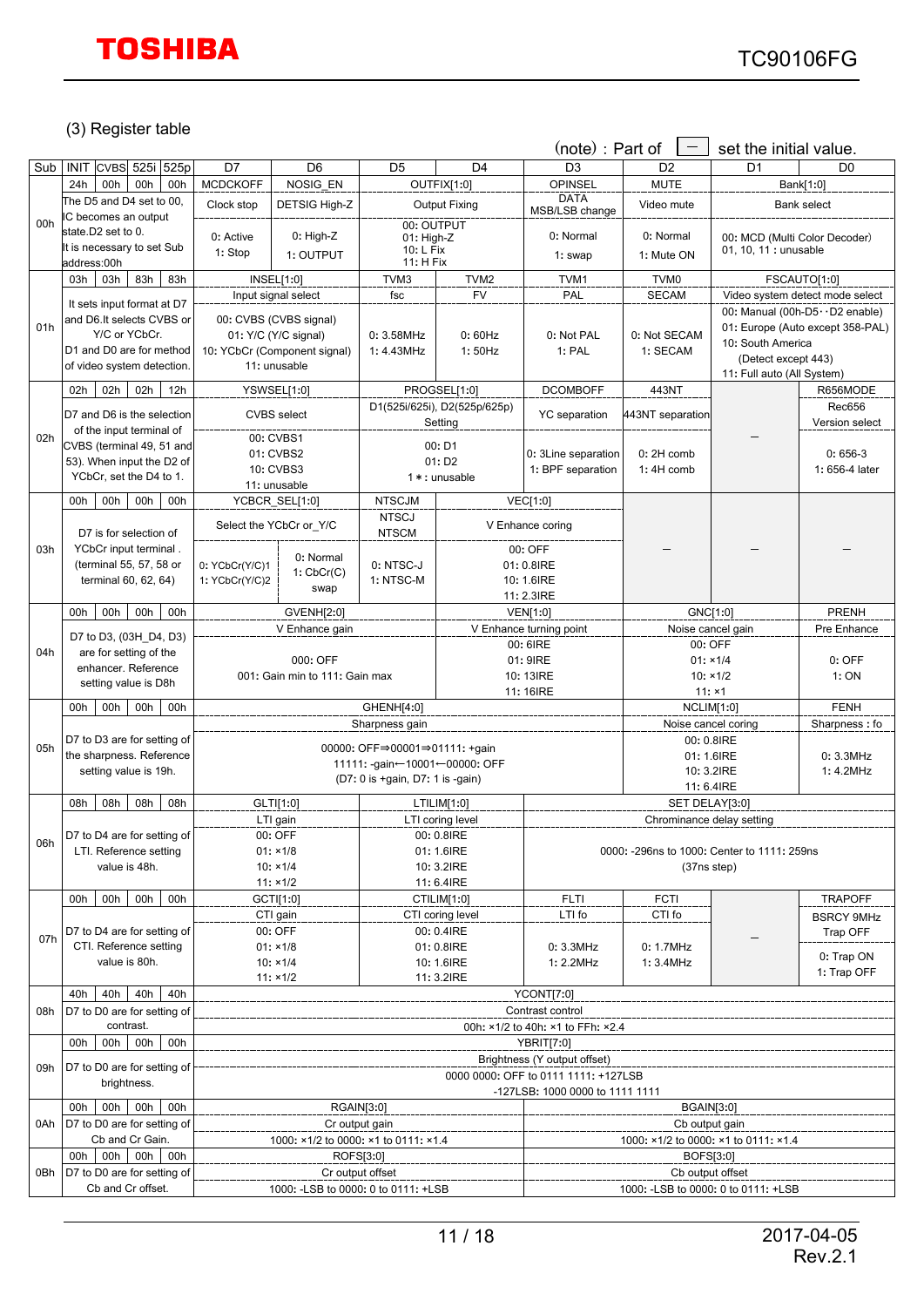### TC90106FG

| Sub | <b>INIT</b>                  | <b>CVBS</b> | 525i                        | 525p | D7                   | D <sub>6</sub>                                                                  | D <sub>5</sub>               | D <sub>4</sub>     | D <sub>3</sub>     | D <sub>2</sub> | D <sub>1</sub>                                       | D <sub>0</sub> |  |  |
|-----|------------------------------|-------------|-----------------------------|------|----------------------|---------------------------------------------------------------------------------|------------------------------|--------------------|--------------------|----------------|------------------------------------------------------|----------------|--|--|
|     | 00h                          | 00h         | 00h                         | 00h  | HUE[6:0]             |                                                                                 |                              |                    |                    |                |                                                      | <b>RDDLY</b>   |  |  |
|     |                              |             |                             |      | HUE phase adjustment |                                                                                 |                              |                    |                    |                |                                                      |                |  |  |
| 0Ch |                              |             | D7 to D1 are for setting of |      |                      |                                                                                 |                              |                    |                    |                |                                                      |                |  |  |
|     |                              |             | HUE phase adjustment.       |      |                      | 1000000: -44.3 $^{\circ}$ to 0000000: 0 $^{\circ}$ to 0111111: +43.6 $^{\circ}$ |                              |                    |                    |                |                                                      |                |  |  |
|     | 00h                          | 00h         | 00h                         | 00h  |                      |                                                                                 | <b>MUTE</b><br>HUE BIAS[5:0] |                    |                    |                |                                                      |                |  |  |
|     | D7 to D2 are for setting of  |             |                             |      |                      |                                                                                 | HUE angle                    |                    |                    | Video mute     | Color mute                                           |                |  |  |
| 0Dh | HUE angle.                   |             |                             |      |                      |                                                                                 |                              |                    |                    |                |                                                      | $0:$ OFF       |  |  |
|     | D1 and D0 are for setting of |             |                             |      |                      | $0:$ OFF<br>000000: 0 $^{\circ}$ to 111111: +45 $^{\circ}$                      |                              |                    |                    |                |                                                      |                |  |  |
|     | mute.                        |             |                             |      |                      |                                                                                 |                              |                    |                    |                | 1:ON                                                 | 1: ON          |  |  |
|     | 08h                          | 08h         | 08h                         | 08h  | 3LOFF                | ACC[3:0]<br>CKILL[2:0]                                                          |                              |                    |                    |                |                                                      |                |  |  |
|     |                              |             |                             |      | Color killer         | Color killer level                                                              |                              |                    |                    |                | <b>ACC</b> level                                     |                |  |  |
| 0Eh |                              |             | Usually, It uses INITIAL    |      | 0: color killer on   |                                                                                 |                              |                    |                    |                |                                                      |                |  |  |
|     |                              |             | setting.                    |      | 1: color killer off  |                                                                                 | 000: -40dB to 111: -30dB     |                    |                    |                | 0000: min to 1111: max                               |                |  |  |
|     | A0h                          | A0h         | A0h                         | A0h  |                      | 2BPFOFF                                                                         | 2BTR                         | OLDTR <sub>2</sub> | OLDTR <sub>3</sub> |                | <b>TOFON[2:0]</b>                                    |                |  |  |
|     |                              |             |                             |      |                      |                                                                                 | 2'ndBPF/TRAP 2'ndBPF/TRAP    | TRAP1              | TRAP2              |                | Take off filter (Demodulation input bandwidth limit) |                |  |  |
| 0Fh | Usually, It uses INITIAL     |             |                             |      |                      |                                                                                 |                              |                    | 000: OFF           |                |                                                      |                |  |  |
|     | setting.                     |             |                             | 0:ON | $0:$ Trap            | $0:$ OFF                                                                        | $0:$ OFF                     | 001: BPF ON        |                    |                |                                                      |                |  |  |
|     |                              |             |                             |      |                      | $1:$ OFF                                                                        | 1: BPF                       | 1:ON               | 1:ON               |                | 010: Min to 111: Max                                 |                |  |  |

|                 | Sub   INIT CVBS 525i 525p   | D7                    | D <sub>6</sub>  | D <sub>5</sub> | D <sub>4</sub>         | D <sub>3</sub>               | D <sub>2</sub>    | D <sub>1</sub>                      | D <sub>0</sub>            |
|-----------------|-----------------------------|-----------------------|-----------------|----------------|------------------------|------------------------------|-------------------|-------------------------------------|---------------------------|
|                 | 82h<br>82h<br>82h<br>82h    |                       |                 |                | STCLMP[1:0]            | FBCLP_ON[1:0]                |                   |                                     |                           |
|                 | D5 to D2 are for setting of |                       |                 |                | Sync tip clamp for ADC | FB clamp ON/OFF control      |                   |                                     |                           |
| 10 <sub>h</sub> | clamp function.             |                       |                 |                | 00: AUTO               | 00: Auto                     |                   |                                     |                           |
|                 | Usually, It uses INITIAL    |                       |                 |                | 01: Forcing ON         | 01: Forcing ON               |                   |                                     |                           |
|                 | setting.                    |                       |                 |                | 1*: Forcing OFF        | 1*: Forcing OFF              |                   |                                     |                           |
|                 | 12h<br>12h<br>13h<br>13h    | <b>YCLPON</b>         | <b>FSCTRAP</b>  |                |                        |                              |                   |                                     | CADFILON                  |
|                 |                             | Y digital             | fsc trap ON for |                |                        |                              |                   |                                     | C input LPF               |
| 11h             | These are for setting of    | clamp                 | clamp           |                |                        |                              |                   |                                     | $0:$ OFF                  |
|                 | digital clamp.              | $0:$ OFF              | $0:$ OFF        |                |                        |                              |                   |                                     | 1: ON                     |
|                 |                             | 1: ON                 | 1: ON           |                |                        |                              |                   |                                     |                           |
|                 | 00h<br>00h<br>00h<br>00h    |                       |                 |                |                        |                              |                   |                                     |                           |
|                 |                             |                       |                 |                |                        |                              |                   |                                     |                           |
| 12h             | Fixed to initial value.     |                       |                 |                |                        |                              |                   |                                     |                           |
|                 |                             |                       |                 |                |                        |                              |                   |                                     |                           |
|                 | D6h<br>D6h                  |                       |                 |                |                        |                              |                   |                                     |                           |
|                 | D6h<br>D <sub>6</sub> h     |                       |                 |                |                        | <b>NCOEV</b><br><b>SECAM</b> |                   | CGAIN[2:0]                          |                           |
| 13h             | Usually, It uses            |                       |                 |                |                        | De-Emphasis                  |                   | Y trap performance set up for SECAM |                           |
|                 | <b>INITIAL</b> setting.     |                       |                 |                |                        | 0: Normal                    |                   |                                     |                           |
|                 |                             |                       |                 |                |                        | 1: UP                        |                   | 000: ×0 to 111: ×0.4375 [110]       |                           |
|                 | 00h<br>00h<br>00h<br>00h    |                       |                 |                |                        |                              |                   |                                     | <b>FILON[1:0]</b>         |
|                 |                             |                       |                 |                |                        |                              |                   |                                     | Decoder output IIR filter |
|                 |                             |                       |                 |                |                        |                              |                   |                                     | 00: OFF                   |
| 14h             | Fixed to initial value.     |                       |                 |                |                        |                              |                   |                                     | 01: Wide band             |
|                 |                             |                       |                 |                |                        |                              |                   |                                     | 10: Narrow band           |
|                 |                             |                       |                 |                |                        |                              |                   |                                     | 11: Low PASS              |
|                 | 00h<br>00h<br>00h<br>00h    |                       |                 |                | VSRACH[1:0]            |                              | <b>WIDEGATE</b>   |                                     |                           |
|                 |                             |                       |                 |                |                        |                              | 443 detection     |                                     |                           |
|                 |                             |                       |                 |                | fsc lock period        |                              | gate width select |                                     |                           |
| 15h             | Usually, It uses            |                       |                 |                |                        |                              |                   |                                     |                           |
|                 | <b>INITIAL</b> setting.     |                       |                 |                | 00:3V                  |                              | 0: Narrow         |                                     |                           |
|                 |                             |                       |                 |                | 01:4V                  |                              | 1: Wide           |                                     |                           |
|                 |                             |                       |                 |                | 10:5V                  |                              |                   |                                     |                           |
|                 |                             |                       |                 |                | 11:6V                  |                              |                   |                                     |                           |
|                 | 00h<br>00h<br>00h<br>00h    | BFD <sub>2</sub>      | <b>FSCWIDE</b>  | <b>DIZY</b>    | <b>OUTPEAK</b>         |                              | <b>RBCHG</b>      |                                     |                           |
|                 |                             | <b>BGP</b> search for | fsc lead-in     | Dither         | Out peak limit         |                              | Cb/Cr swap        |                                     |                           |
| 16h             | Usually, It uses            | <b>DET443</b>         | expand          | correction     |                        |                              | 0: Normal         |                                     |                           |
|                 | INITIAL setting.            | 0: OFF                | 0: Normal       | $0:$ OFF       | $0:$ OFF               |                              | 1: change         |                                     |                           |
|                 |                             | 1:ON                  | 1: Wide         | 1: ON          | 1: ON                  |                              |                   |                                     |                           |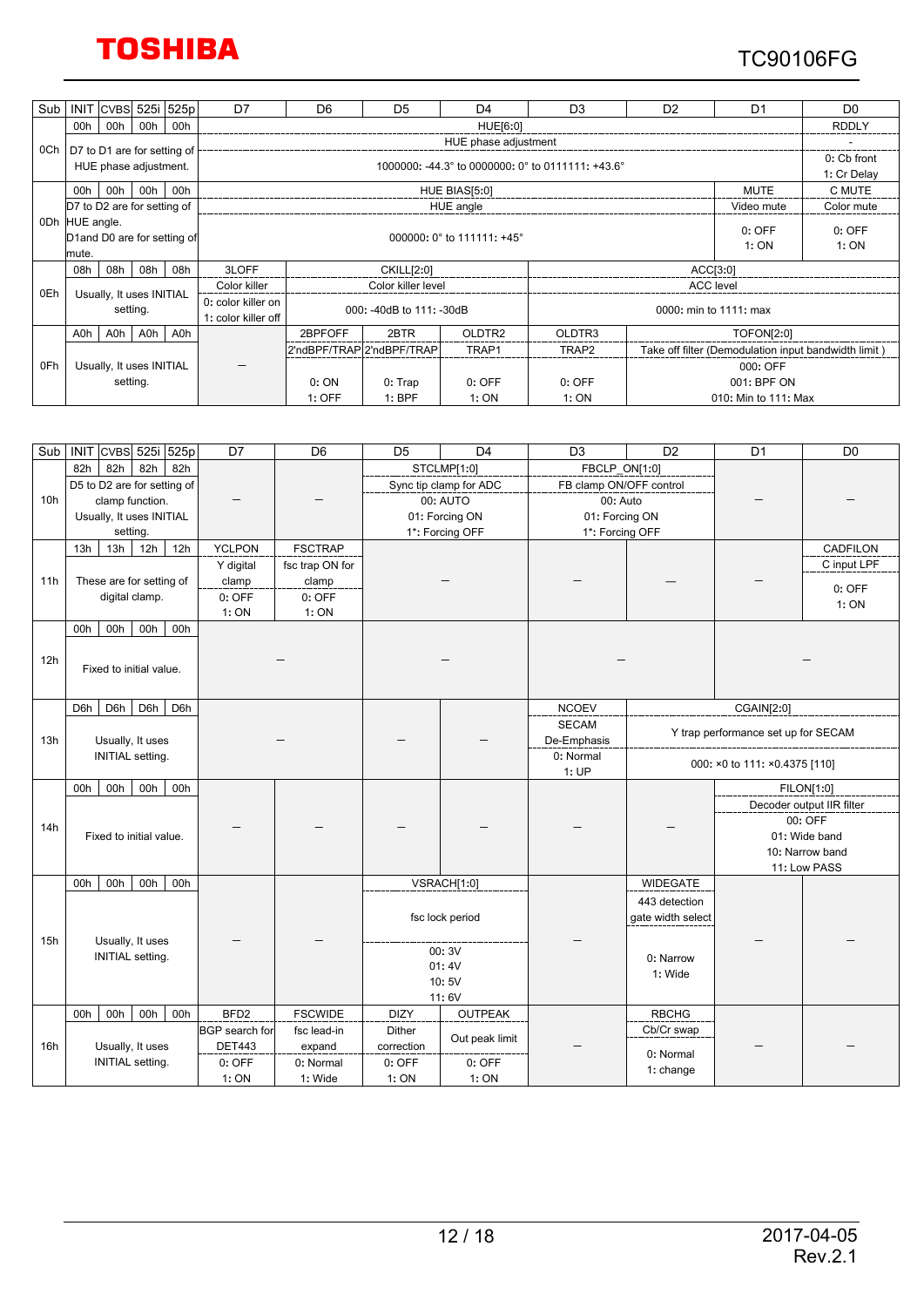### TC90106FG

| Sub | 525p<br><b>INIT</b><br><b>CVBS</b><br>525i                                | D <sub>5</sub><br>D7<br>D <sub>6</sub>                                         | D <sub>4</sub>                         | D <sub>3</sub>                                                                 | D <sub>2</sub>               | D <sub>1</sub>                                                                                          | D <sub>0</sub>                                                                        |  |
|-----|---------------------------------------------------------------------------|--------------------------------------------------------------------------------|----------------------------------------|--------------------------------------------------------------------------------|------------------------------|---------------------------------------------------------------------------------------------------------|---------------------------------------------------------------------------------------|--|
|     | 10h<br>10h<br>10h<br>10h                                                  | GCLPWIDTH[2:0]                                                                 | <b>SELGCLP</b>                         |                                                                                | GCLPDLY[3:0]                 |                                                                                                         |                                                                                       |  |
| 17h | Usually, It uses                                                          | Y clamp pulse width setup                                                      | Y clamp<br>position                    |                                                                                | Y clamp pulse position setup |                                                                                                         |                                                                                       |  |
|     | <b>INITIAL setting.</b>                                                   | 100: 1.78µs to 000: 2.37µs to 011: 2.81µs<br>(D1: 6.75MHz D2: 13.5MHz step)    | 0: Sync Tip<br>1: Pedestal             | 1000: -1.18μs to 0000: ±0μs to 0111: +1.03μs<br>(D1: 6.75MHz D2: 13.5MHz step) |                              |                                                                                                         |                                                                                       |  |
|     | 10h<br>10 <sub>h</sub><br>10h<br>10h                                      | RBCLPWIDTH[2:0]                                                                | <b>SELRBCLP</b>                        | RBCLPDLY[3:0]                                                                  |                              |                                                                                                         |                                                                                       |  |
|     |                                                                           | Cr/Cb clamp pulse width setup                                                  | Cr/Cb clamp                            | Cr/Cb clamp position setup                                                     |                              |                                                                                                         |                                                                                       |  |
| 18h | Usually, It uses<br><b>INITIAL</b> setting.                               | 100: 1.78 us to 000: 2.37 us to 011: 2.81 us<br>(D1: 6.75MHz D2: 13.5MHz step) | position<br>0: Sync Tip<br>1: Pedestal | 1000: -1.18μs to 0000: ±0μs to 0111: +1.03μs<br>(D1: 6.75MHz D2: 13.5MHz step) |                              |                                                                                                         |                                                                                       |  |
|     | 3Bh<br>3Bh<br>38h<br>3Bh                                                  |                                                                                |                                        |                                                                                |                              |                                                                                                         | <b>HGAIN[1:0]</b>                                                                     |  |
| 19h | D1, D0 are for AFC gain.<br>It needs to select regarding<br>input signal. |                                                                                |                                        |                                                                                |                              | 525i format.<br>01 or 10: Unusable                                                                      | AFC gain selection<br>00: Input signal is 525p format.<br>11: Input signal is CVBS or |  |
|     | 87h<br>87h<br>87h<br>87h                                                  |                                                                                |                                        |                                                                                |                              |                                                                                                         |                                                                                       |  |
| 1Ah | Fixed to initial value.                                                   |                                                                                |                                        |                                                                                |                              |                                                                                                         |                                                                                       |  |
|     | 25h<br>25h<br>25h<br>25h                                                  |                                                                                |                                        |                                                                                |                              |                                                                                                         |                                                                                       |  |
| 1Bh | Fixed to initial value.                                                   |                                                                                |                                        |                                                                                |                              |                                                                                                         |                                                                                       |  |
|     | 1Fh<br>1Fh<br>1Fh<br>1Fh                                                  |                                                                                |                                        |                                                                                |                              |                                                                                                         |                                                                                       |  |
| 1Ch | Fixed to initial value.                                                   |                                                                                |                                        |                                                                                |                              |                                                                                                         |                                                                                       |  |
|     | 00h<br>00h<br>00h<br>00h                                                  |                                                                                | SHCTRL[5:0]                            |                                                                                |                              | <b>SLSEL</b>                                                                                            |                                                                                       |  |
| 1Dh | Usually, It uses                                                          |                                                                                | Horizontal reference phase adjustment  |                                                                                |                              | H separation level                                                                                      |                                                                                       |  |
|     | INITIAL setting.                                                          | 100000: -4.74μs to 000000: ±0μs to 011111: +4.59μs (1/6.75MHz step)            |                                        |                                                                                |                              | 0:30%<br>1:40%                                                                                          |                                                                                       |  |
|     | 00h<br>00h<br>00h<br>00h                                                  | VHPH[2:0]                                                                      |                                        |                                                                                |                              |                                                                                                         | VDSEL[1:0]                                                                            |  |
|     |                                                                           | Vertical reference phase adjustment                                            |                                        |                                                                                |                              |                                                                                                         | VD output control                                                                     |  |
| 1Eh | Usually, It uses<br><b>INITIAL</b> setting.                               | 011: +3H to 000: center(typ.) to 100: -4H                                      |                                        |                                                                                |                              | 00: Always synchronize input<br>01: keep DET50 frequency<br>just before NOSIG<br>1*: TVM2 at FSCAUTO=00 |                                                                                       |  |
|     | 81h<br>81h<br>81h<br>81h                                                  |                                                                                |                                        |                                                                                |                              | <b>FIELDET</b>                                                                                          |                                                                                       |  |
|     |                                                                           |                                                                                |                                        |                                                                                |                              | Field                                                                                                   |                                                                                       |  |
|     |                                                                           |                                                                                |                                        |                                                                                |                              | Identification for                                                                                      |                                                                                       |  |
|     |                                                                           |                                                                                |                                        |                                                                                |                              | Nonstandard<br>Signal                                                                                   |                                                                                       |  |
| 1Fh | Usually, It uses                                                          |                                                                                |                                        |                                                                                |                              |                                                                                                         |                                                                                       |  |
|     | INITIAL setting.                                                          |                                                                                |                                        |                                                                                |                              | 0: ODD/EVEN                                                                                             |                                                                                       |  |
|     |                                                                           |                                                                                |                                        |                                                                                |                              | output reverse<br>(every 1V)                                                                            |                                                                                       |  |
|     |                                                                           |                                                                                |                                        |                                                                                |                              | 1: Low                                                                                                  |                                                                                       |  |
|     |                                                                           |                                                                                |                                        |                                                                                |                              |                                                                                                         |                                                                                       |  |

|     | Sub   INIT CVBS 525i 525p                           |                         |     |     | D7 | D6 | D <sub>5</sub> | D <sub>4</sub>           | D <sub>3</sub> | D <sub>2</sub> | D <sub>1</sub> | D <sub>0</sub> |
|-----|-----------------------------------------------------|-------------------------|-----|-----|----|----|----------------|--------------------------|----------------|----------------|----------------|----------------|
| 20h | 00h                                                 | 00h                     | 00h | 00h |    |    |                |                          |                |                |                |                |
| 21h | 00h                                                 | 00h                     | 00h | 00h |    |    |                | $\overline{\phantom{m}}$ |                |                |                |                |
|     | 00h                                                 | 00h                     | 00h | 00h |    |    |                |                          |                |                |                |                |
| 22h |                                                     | Fixed to initial value. |     |     |    |    |                |                          |                |                |                |                |
| 23h | 00h<br>00h<br>00h<br>00h<br>Fixed to initial value. |                         |     |     |    |    |                |                          |                |                |                |                |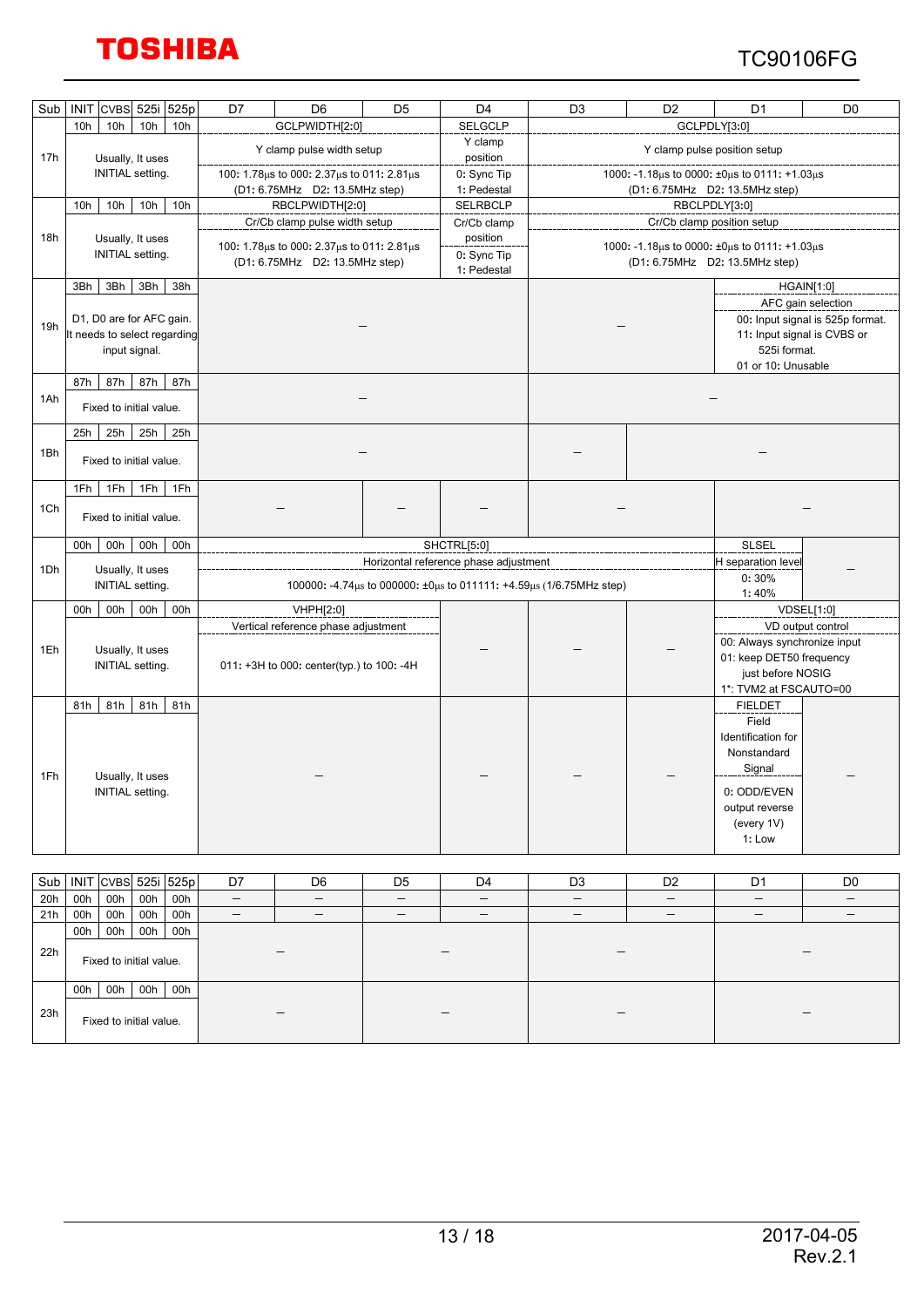

| Sub | <b>INIT</b>                                         | <b>CVBS</b>                                    | 525i | 525p | D7                         | D <sub>6</sub>                                                                                                            | D <sub>5</sub>             | D <sub>4</sub>                        | D <sub>3</sub>                                                      | D <sub>2</sub>                                      | D <sub>1</sub>  | D <sub>0</sub>                                                      |
|-----|-----------------------------------------------------|------------------------------------------------|------|------|----------------------------|---------------------------------------------------------------------------------------------------------------------------|----------------------------|---------------------------------------|---------------------------------------------------------------------|-----------------------------------------------------|-----------------|---------------------------------------------------------------------|
| 24h | 00h                                                 | 00h                                            | 00h  | 00h  |                            |                                                                                                                           |                            |                                       |                                                                     |                                                     |                 |                                                                     |
| 25h | 00h                                                 | 00h<br>Usually, It uses<br>INITIAL setting.    | 00h  | 00h  |                            | <b>HV601</b><br>656VD Pulse<br>Output switching<br>0:656VD<br>1:601 VD                                                    |                            |                                       |                                                                     |                                                     |                 |                                                                     |
|     | 00h                                                 | 00h                                            | 00h  | 00h  |                            | NOSIG MODE[1:0]                                                                                                           |                            | NOSIG O                               | NOSIG VE[1:0]                                                       |                                                     |                 | NOSIG_VS[1:0]                                                       |
|     |                                                     |                                                |      |      |                            | Detect condition                                                                                                          |                            | <b>DETSIG</b> polarity                | End V                                                               |                                                     |                 | Start V                                                             |
| 26h | Usually, It uses<br><b>INITIAL</b> setting.         |                                                |      |      |                            | 0: H detection<br>0:H detection<br>only<br>(V latch)<br>1: H, V,<br>1:H detection<br>fscLOCK<br>(No V latch)<br>detection |                            |                                       | 00: same time NOSIG<br>01: after 3V<br>10: after 5V<br>11: after 7V |                                                     |                 | 00: same time NOSIG<br>01: after 3V<br>10: after 5V<br>11: after 7V |
|     | 00h                                                 | 00h                                            | 00h  | 00h  |                            |                                                                                                                           | HDPH[3:0]                  |                                       |                                                                     | VDPH[3:0]                                           |                 |                                                                     |
| 27h |                                                     | Usually, It uses                               |      |      |                            | Horizontal phase adjustment for digital output signal                                                                     |                            |                                       |                                                                     | Vertical phase adjustment for digital output signal |                 |                                                                     |
|     |                                                     | <b>INITIAL</b> setting.                        |      |      |                            | 1000: -1.185μs to 0000: 0μs to 1111: +1.04μs                                                                              |                            |                                       |                                                                     | 0000: 0H to 1111: +15H                              |                 |                                                                     |
| 28h | 10h                                                 | 10h<br>Fixed to initial value.                 | 10h  | 10h  |                            |                                                                                                                           |                            |                                       |                                                                     |                                                     |                 |                                                                     |
|     | 00h                                                 | 00h                                            | 00h  | 00h  | PHPOLE                     | <b>PVPOLE</b>                                                                                                             | PFPOLE                     | <b>THRHV</b>                          | SEL_BLK                                                             |                                                     | <b>CLP</b>      | <b>INVCK</b>                                                        |
| 29h |                                                     | D7, D6, D5, D0 are for                         |      |      | HD polarity<br>select      | VD polarity select                                                                                                        | Field polarity             | H.V-OUT<br>select                     | Setup BLK<br>Process                                                |                                                     | Pedestal clip   | Clock polarity                                                      |
|     |                                                     | polarity switching of VD,<br>HD, Field, CLOCK. |      |      | 0: Positive<br>1: Negative | 0: Positive<br>1: Negative                                                                                                | 0: Positive<br>1: Negative | 0: ITU-R BT.656<br>mode<br>1: through | 0: forced<br>1: through                                             |                                                     | 0: OFF<br>1: ON | 0: Positive<br>1: Negative                                          |
|     | 00h                                                 | 00h                                            | 00h  | 00h  |                            |                                                                                                                           | EN_PIXH_S[3:0]             |                                       |                                                                     | EN PIXH W[3:0]                                      |                 |                                                                     |
| 2Ah |                                                     | Usually, It uses                               |      |      |                            | Fine tune horizontal start phase of picture processing                                                                    |                            |                                       | Fine tune horizontal picture processing period                      |                                                     |                 |                                                                     |
|     |                                                     | <b>INITIAL</b> setting.                        |      |      |                            | 1000: -1.185μs to 0000: ±0μs to 0111: +1.04μs                                                                             |                            |                                       |                                                                     | 1000: -1.185μs to 0000: ±0μs to 0111: +1.04μs       |                 |                                                                     |
| 2Bh | 00h                                                 | 00h<br>Fixed to initial value.                 | 00h  | 00h  |                            |                                                                                                                           |                            |                                       |                                                                     |                                                     |                 |                                                                     |
| 2Ch | 00h                                                 | 00h<br>Fixed to initial value.                 | 00h  | 00h  |                            |                                                                                                                           |                            |                                       |                                                                     |                                                     |                 |                                                                     |
| 2Dh | 20h                                                 | 20h<br>Fixed to initial value.                 | 20h  | 20h  |                            |                                                                                                                           |                            |                                       |                                                                     |                                                     |                 |                                                                     |
| 2Eh | 00h                                                 | 00h<br>Fixed to initial value.                 | 00h  | 00h  |                            |                                                                                                                           |                            |                                       |                                                                     |                                                     |                 |                                                                     |
| 2Fh | 00h<br>00h<br>00h<br>00h<br>Fixed to initial value. |                                                |      |      |                            |                                                                                                                           |                            |                                       |                                                                     |                                                     |                 |                                                                     |
|     |                                                     |                                                |      |      |                            |                                                                                                                           |                            |                                       |                                                                     |                                                     |                 |                                                                     |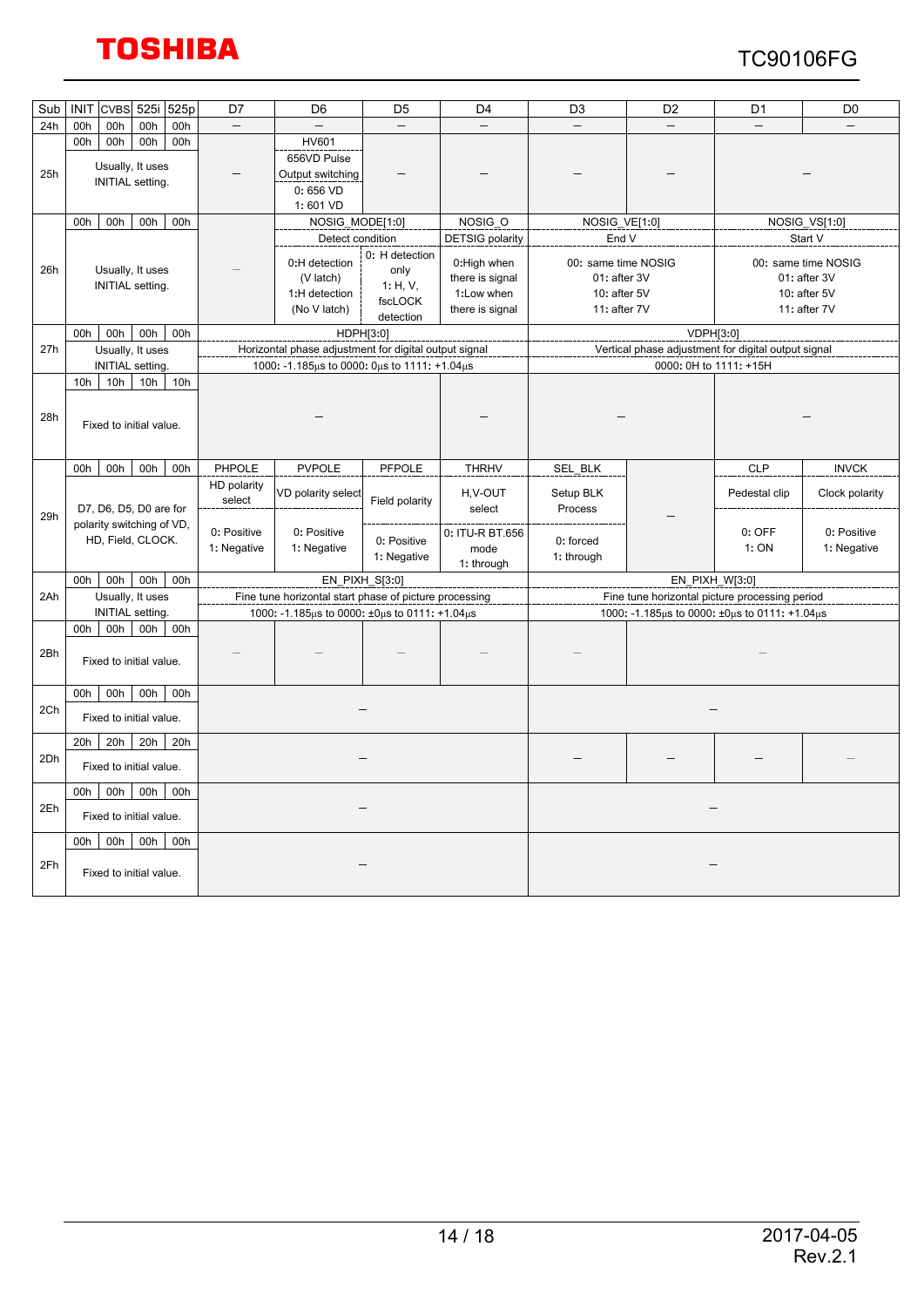### TC90106FG

| Sub | <b>INIT</b>                                   | <b>CVBS</b>      | 525i                                              | 525p                                | D7                                          | D <sub>6</sub>                                                                          | D <sub>5</sub>            | D <sub>4</sub>                                                                                                                              | D <sub>3</sub>                                            | D <sub>2</sub>                | D <sub>1</sub>                  | D <sub>0</sub>                 |  |  |  |
|-----|-----------------------------------------------|------------------|---------------------------------------------------|-------------------------------------|---------------------------------------------|-----------------------------------------------------------------------------------------|---------------------------|---------------------------------------------------------------------------------------------------------------------------------------------|-----------------------------------------------------------|-------------------------------|---------------------------------|--------------------------------|--|--|--|
| 30h | 00h                                           | 00h              | 00h                                               | 00h                                 | $\equiv$                                    |                                                                                         |                           |                                                                                                                                             |                                                           |                               |                                 |                                |  |  |  |
| 31h | 00h                                           | 00h              | 00h                                               | 00h                                 | $\overline{\phantom{0}}$                    |                                                                                         |                           |                                                                                                                                             |                                                           |                               |                                 |                                |  |  |  |
|     | 00h                                           | 00h              | 00h                                               | 00h                                 |                                             | BBACK_MODE[1:0]                                                                         |                           | BBACKVE[1:0]                                                                                                                                | BBACKVS[1:0]                                              |                               | <b>BBACK_AUTO</b>               | <b>BBACK</b><br>Change to Blue |  |  |  |
|     |                                               |                  | When there is no signal,                          |                                     |                                             | Blue Back switching condition                                                           | Blue Back END V           |                                                                                                                                             | Blue Back start V                                         |                               | Forcing B_BACK<br>ON/OFF        | <b>Back</b><br>when no signal  |  |  |  |
| 32h |                                               |                  | it outputs a specified blue<br>back (blue image). |                                     | 0: H detection<br>(V latch)<br>(No V latch) | 0: H detection<br>only<br>1: H detection   1: H, V, fscLOCK<br>detection                |                           | 00: same time NOSIG<br>00:same time NOSIG<br>01: after 3V<br>01: after 3V<br>10: after 5V<br>10: $after 5V$<br>11: after 7V<br>11: after 7V |                                                           |                               | 0: OFF(Normal)<br>1: ON(Forced) | $0:$ OFF<br>1: ON              |  |  |  |
|     |                                               |                  |                                                   |                                     |                                             |                                                                                         |                           | (When 32h D6=1, it sets to 00)                                                                                                              |                                                           |                               |                                 |                                |  |  |  |
| 33h | 00h                                           | 00h              | 00h                                               | 00h<br>t sets the blue back data of |                                             | BBACKY[7:0]<br><b>Blue Back Y</b>                                                       |                           |                                                                                                                                             |                                                           |                               |                                 |                                |  |  |  |
|     |                                               |                  | the function 32h.                                 |                                     |                                             | 00h(16h): Black to FFh: white                                                           |                           |                                                                                                                                             |                                                           |                               |                                 |                                |  |  |  |
|     | 00h                                           | 00h              | 00h                                               | 00h                                 |                                             |                                                                                         |                           |                                                                                                                                             | BBACKCB[7:0]                                              |                               |                                 |                                |  |  |  |
| 34h |                                               |                  |                                                   | t sets the blue back data of        |                                             |                                                                                         |                           |                                                                                                                                             | Blue Back Cb                                              |                               |                                 |                                |  |  |  |
|     |                                               |                  | the function 32h.                                 |                                     |                                             |                                                                                         |                           |                                                                                                                                             | 00h to 80h: center to FFh                                 |                               |                                 |                                |  |  |  |
|     | 00h                                           | 00h              | 00h                                               | 00h                                 |                                             |                                                                                         |                           |                                                                                                                                             | BBACKCR[7:0]                                              |                               |                                 |                                |  |  |  |
| 35h |                                               |                  | the function 32h.                                 | t sets the blue back data of        |                                             |                                                                                         |                           |                                                                                                                                             | <b>Blue Back Cr</b>                                       |                               |                                 |                                |  |  |  |
| 36h | 00h                                           | 00h              | 00h                                               | 00h                                 |                                             |                                                                                         |                           |                                                                                                                                             | 00h to 80h:center to FFh                                  |                               |                                 |                                |  |  |  |
| 37h | 00h                                           | 00h              | 00h                                               | 00h                                 | $\overline{\phantom{0}}$                    | $\overline{\phantom{0}}$                                                                | $\overline{\phantom{0}}$  | $\qquad \qquad -$                                                                                                                           | $\qquad \qquad -$                                         | $\overline{\phantom{0}}$      | $\overline{\phantom{0}}$        | $\overline{\phantom{0}}$       |  |  |  |
|     | F <sub>0</sub> h                              | F <sub>0</sub> h | F <sub>0</sub> h                                  | F <sub>0</sub> h                    | ADPWD10                                     | ADPWD8                                                                                  | ADPWS10                   | ADPWS8                                                                                                                                      |                                                           |                               |                                 |                                |  |  |  |
|     |                                               |                  | When CVBS inputs, it can                          |                                     | 10bit ADC                                   | 8bit ADC                                                                                | 10bit ADC                 | 8bit ADC                                                                                                                                    |                                                           |                               |                                 |                                |  |  |  |
| 38h |                                               |                  | save the current using                            |                                     | Power down                                  | Power down                                                                              | Power save                | Power save                                                                                                                                  |                                                           |                               |                                 |                                |  |  |  |
|     |                                               |                  | 8bit ADC OFF function.                            |                                     | 0: Power down                               | 0: Power down                                                                           | 0: Power save             | 0: Power save                                                                                                                               |                                                           |                               |                                 |                                |  |  |  |
| 39h | 00h                                           | 00h              | 00h                                               | 00h                                 | 1: Normal                                   | 1: Normal                                                                               | 1: Normal                 | 1: Normal                                                                                                                                   |                                                           |                               |                                 |                                |  |  |  |
| 3Ah | 00h                                           | 00h              | 00h                                               | 00h                                 | $-$                                         | $-$                                                                                     | $\qquad \qquad -$         | $\overline{\phantom{0}}$                                                                                                                    | $-$                                                       | $-$                           | $\overline{\phantom{0}}$        | $\overline{\phantom{0}}$       |  |  |  |
| 3Bh | 00h                                           | 00h              | 00h                                               | 00h                                 | —                                           | —                                                                                       | $\overline{\phantom{m}}$  | $\qquad \qquad -$                                                                                                                           | $\qquad \qquad$                                           | $\qquad \qquad -$             |                                 | $\overline{\phantom{m}}$       |  |  |  |
| 3Ch | 00h                                           | 00h              | 00h                                               | 00h                                 |                                             |                                                                                         |                           |                                                                                                                                             |                                                           |                               |                                 |                                |  |  |  |
| 3Dh | 00h                                           | 00h              | 00h                                               | 00h                                 |                                             |                                                                                         |                           |                                                                                                                                             |                                                           |                               |                                 |                                |  |  |  |
|     | 00h                                           | 00h              | 00h                                               | 00h                                 |                                             |                                                                                         |                           |                                                                                                                                             | BKOFST[7:0]                                               |                               |                                 |                                |  |  |  |
| 3Eh |                                               |                  | It controls NTSC-M.                               |                                     |                                             | NTSC-M offset control<br>80h: -128LSB to 7Fh: +127LSB (8bit) recommendation is 11110101 |                           |                                                                                                                                             |                                                           |                               |                                 |                                |  |  |  |
|     | 00h                                           | 00h              | 00h                                               | 00h                                 |                                             | <b>BKLVL[7:0]</b>                                                                       |                           |                                                                                                                                             |                                                           |                               |                                 |                                |  |  |  |
| 3Fh |                                               |                  |                                                   |                                     |                                             |                                                                                         |                           |                                                                                                                                             | NTSC-M gain control                                       |                               |                                 |                                |  |  |  |
|     |                                               |                  | It controls NTSC-M.                               |                                     |                                             | 00h: ×1/2 to 40h: ×1 to FFh: ×2.4                                                       |                           |                                                                                                                                             |                                                           |                               |                                 |                                |  |  |  |
|     |                                               |                  | For read data                                     |                                     |                                             |                                                                                         |                           |                                                                                                                                             |                                                           |                               |                                 |                                |  |  |  |
| Sub |                                               |                  |                                                   |                                     | D7                                          | D <sub>6</sub>                                                                          | D <sub>5</sub>            | D <sub>4</sub>                                                                                                                              | D <sub>3</sub>                                            | D <sub>2</sub>                | D1                              | D <sub>0</sub>                 |  |  |  |
|     |                                               |                  |                                                   |                                     | DET50                                       | <b>NOSIG</b>                                                                            | <b>NOVP</b>               | <b>FIELD</b>                                                                                                                                | <b>HLOCK</b>                                              | <b>H/VSTD</b>                 |                                 | NOSIGD <sub>2</sub>            |  |  |  |
| 50h |                                               |                  | Detected data<br>for the input signal.            |                                     | Field<br>frequency                          | No-signal<br>detection                                                                  | V-Sync<br>detection       | Field detection                                                                                                                             | H LOCK                                                    | H-V standard                  | Fixed to 0                      | D <sub>2</sub> judge           |  |  |  |
|     |                                               |                  |                                                   |                                     | 0:60Hz                                      | 0: signal                                                                               | 0: V detection            | 0:ODD                                                                                                                                       | 0: UNLOCK                                                 | 0: standard                   |                                 | $0:$ not $D2$                  |  |  |  |
|     |                                               |                  |                                                   |                                     | 1:50Hz<br><b>DET443</b>                     | 1: No signal                                                                            | 1: No V<br><b>SECAM</b>   | 1: EVEN                                                                                                                                     | 1: LOCK                                                   | 1: Not standard               |                                 | 1: D2                          |  |  |  |
|     |                                               |                  |                                                   |                                     |                                             | PAL                                                                                     | Internal                  |                                                                                                                                             | FSC_SEL[1:0]                                              | <b>CKILL</b>                  | FSCSTD_N                        | <b>FSCLOCK</b>                 |  |  |  |
|     |                                               |                  |                                                   |                                     | 4.43MHz<br>detection                        | Internal<br>PAL operation                                                               | <b>SECAM</b><br>operation |                                                                                                                                             | fsc detection                                             | Killer detection              | fsc standard                    | fsc lock detection             |  |  |  |
| 51h | Detected data<br>for the input signal.        |                  |                                                   | 0: No detection<br>1: detection     | 0: except PAL<br>1: PAL                     | $0:$ except<br><b>SECAM</b><br>1: SECAM                                                 |                           | 00: 3.579545MHz<br>01: 3.575611MHz<br>10: 3.582056MHz<br>11: 4.433MHz                                                                       | 0: killer off<br>Color exists<br>1: killer on<br>No color | 0: standard<br>1: No standard | 0: unlock<br>1: lock            |                                |  |  |  |
|     |                                               |                  |                                                   |                                     |                                             |                                                                                         |                           |                                                                                                                                             | NOISE_OUT[7:0]                                            |                               |                                 |                                |  |  |  |
|     | Detected data<br>52h<br>for the input signal. |                  |                                                   |                                     |                                             |                                                                                         |                           |                                                                                                                                             | S/N detection                                             |                               |                                 |                                |  |  |  |
|     |                                               |                  |                                                   |                                     |                                             |                                                                                         |                           |                                                                                                                                             | 0000_0000:S/N good → 1111_1111:S/N weak                   |                               |                                 |                                |  |  |  |
|     | Detected data                                 |                  |                                                   |                                     |                                             |                                                                                         |                           |                                                                                                                                             | QVCD[7:0]<br>H counter number for 1V period               |                               |                                 |                                |  |  |  |
|     | 53h<br>for the input signal.                  |                  |                                                   |                                     |                                             |                                                                                         |                           |                                                                                                                                             | 0000 0000 or 0000 0001:standard                           |                               |                                 |                                |  |  |  |
|     |                                               |                  |                                                   |                                     |                                             |                                                                                         |                           |                                                                                                                                             |                                                           |                               | PALDET                          | <b>SECAMDET</b>                |  |  |  |
| 54h |                                               |                  | Detected data                                     |                                     | Fixed to 0                                  | Fixed to 0                                                                              | Fixed to 0                | Fixed to 0                                                                                                                                  | Fixed to 0                                                | Fixed to 0                    | PAL detection                   | <b>SECAM</b> detection         |  |  |  |
|     |                                               |                  | for the input signal.                             |                                     |                                             |                                                                                         |                           |                                                                                                                                             |                                                           |                               | 0:No detection                  | 0:No detection                 |  |  |  |
|     |                                               |                  |                                                   |                                     |                                             |                                                                                         |                           |                                                                                                                                             |                                                           |                               | 1:detection                     | 1:detection                    |  |  |  |

Table 7-6 Register table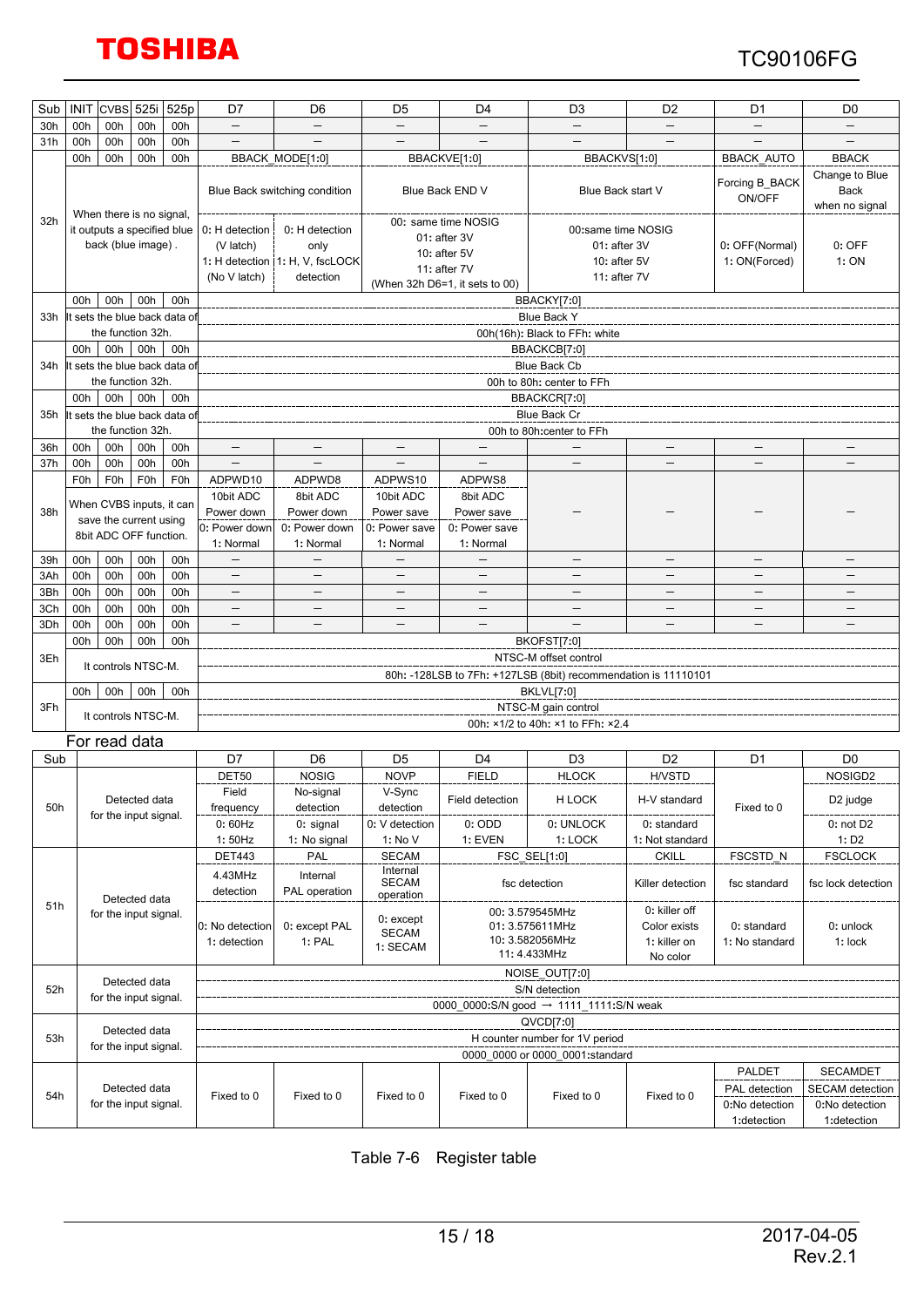### **8. Control sequence for Power ON and OFF**

This section is critical to the reliability assurance of the IC. Read it carefully before setting power-on/off control, reset control and I<sup>2</sup>C-BUS control timing settings accordingly. The signal input is not recommended in a state in which the power is not applied.

#### ●Power ON/OFF

The power of this IC is three. It is 1.5V and 2.5V and 3.3V.

The order of power-on and power-off of 3-system VDD (1.5V, 2.5V, 3.3V) is good with random order. However, please complete power-on and power-off of 3-system VDD within 5 second.

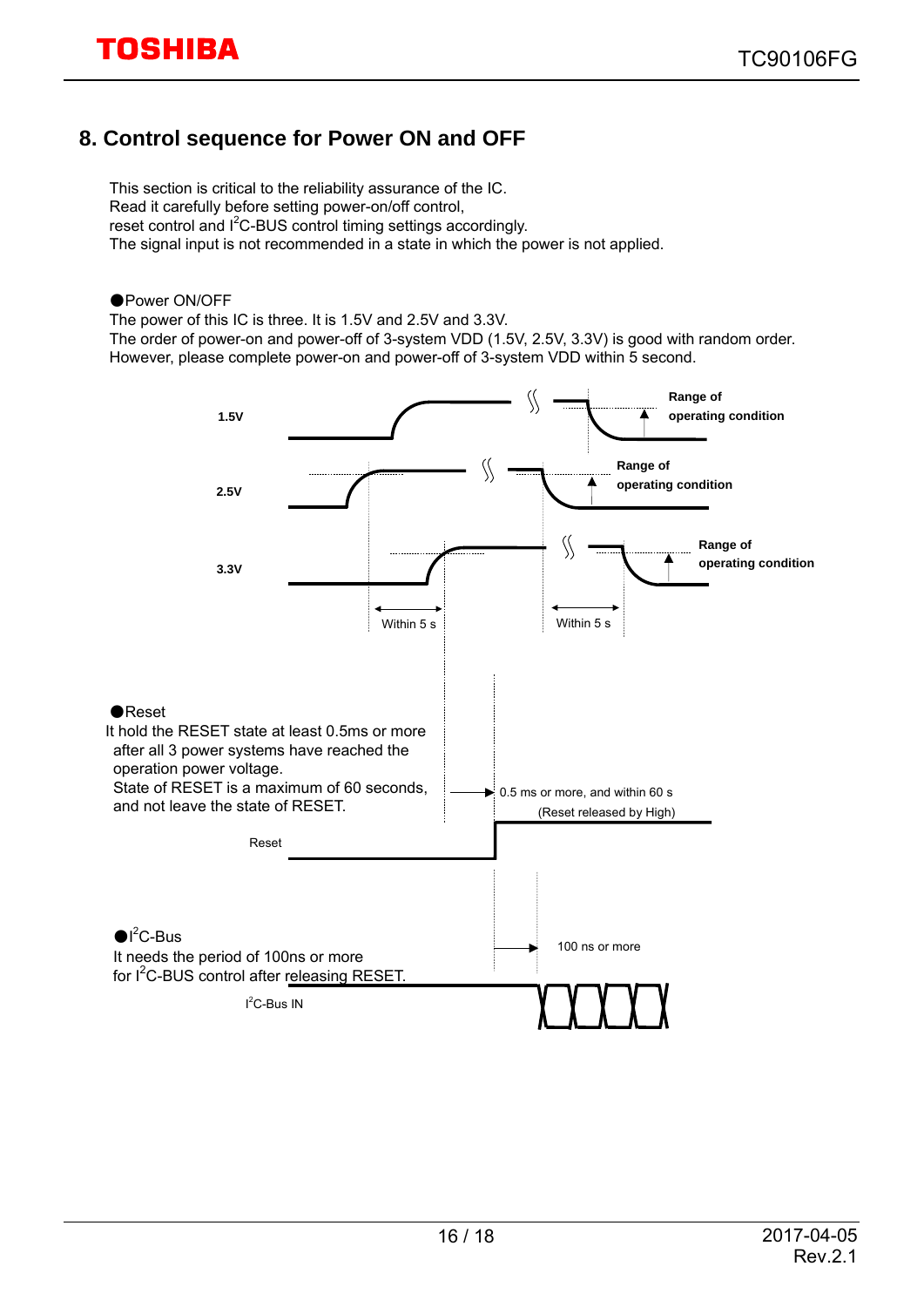### **9. Revision History**

| Date       | Revision | Contents                                                                                                                                                                                                                                                                                                                                                                                                                                                                                                                                                                                                                                                                                                                                                                                                                                                                                                                                                                                                                                                                                                                                                                     |
|------------|----------|------------------------------------------------------------------------------------------------------------------------------------------------------------------------------------------------------------------------------------------------------------------------------------------------------------------------------------------------------------------------------------------------------------------------------------------------------------------------------------------------------------------------------------------------------------------------------------------------------------------------------------------------------------------------------------------------------------------------------------------------------------------------------------------------------------------------------------------------------------------------------------------------------------------------------------------------------------------------------------------------------------------------------------------------------------------------------------------------------------------------------------------------------------------------------|
| 2016/03/24 | 1.0      | First edition                                                                                                                                                                                                                                                                                                                                                                                                                                                                                                                                                                                                                                                                                                                                                                                                                                                                                                                                                                                                                                                                                                                                                                |
| 2016/06/30 | 2.0      | 2nd edition                                                                                                                                                                                                                                                                                                                                                                                                                                                                                                                                                                                                                                                                                                                                                                                                                                                                                                                                                                                                                                                                                                                                                                  |
| 2017/04/05 | 2.1      | Page 1: Application circuit example<br>Replacement figure of application circuit<br>Page 2 : Terminal function (3) $I^2C$ terminal<br>In 5th line, change to "When terminal voltage is 3.3V, slave address is B2.<br>When terminal voltage is GND, it is B0."<br>Page 3 : Terminal function (8) Input signal<br>In 7th line, correction from NTSCLM to NTSCJM<br>Page 11: Sub address 00h D1 and D0 in Register table.<br>Change to "unusable" when Bank select setting value is 11.<br>Page 11 : Sub address 01h CVBS recommendation value in Register table.<br>Correction from 00h to 03h.<br>Page 13: Sub address 19h D1 and D0 in Register table.<br>Addition to a part of HGAIN AFC gain selection.<br>Page 13 : Default setting value of sub address 1Bh in Register table.<br>Correction from 00h to 25h. (4 places)<br>Page 15: Sub address 50h, 51h, 52h, 53h, 54h in Register table.<br>Deletion of INIT item<br>Page 15 : Sub address 50h, 54h in Register table.<br>Change to "Fix to $0$ " for part of $(-)$<br>Page 11 to 15: Register table<br>It colors part of initial value in tables.<br>Full page: Reconsidering expressive style of English sentences. |
|            |          |                                                                                                                                                                                                                                                                                                                                                                                                                                                                                                                                                                                                                                                                                                                                                                                                                                                                                                                                                                                                                                                                                                                                                                              |
|            |          |                                                                                                                                                                                                                                                                                                                                                                                                                                                                                                                                                                                                                                                                                                                                                                                                                                                                                                                                                                                                                                                                                                                                                                              |
|            |          |                                                                                                                                                                                                                                                                                                                                                                                                                                                                                                                                                                                                                                                                                                                                                                                                                                                                                                                                                                                                                                                                                                                                                                              |
|            |          |                                                                                                                                                                                                                                                                                                                                                                                                                                                                                                                                                                                                                                                                                                                                                                                                                                                                                                                                                                                                                                                                                                                                                                              |
|            |          |                                                                                                                                                                                                                                                                                                                                                                                                                                                                                                                                                                                                                                                                                                                                                                                                                                                                                                                                                                                                                                                                                                                                                                              |